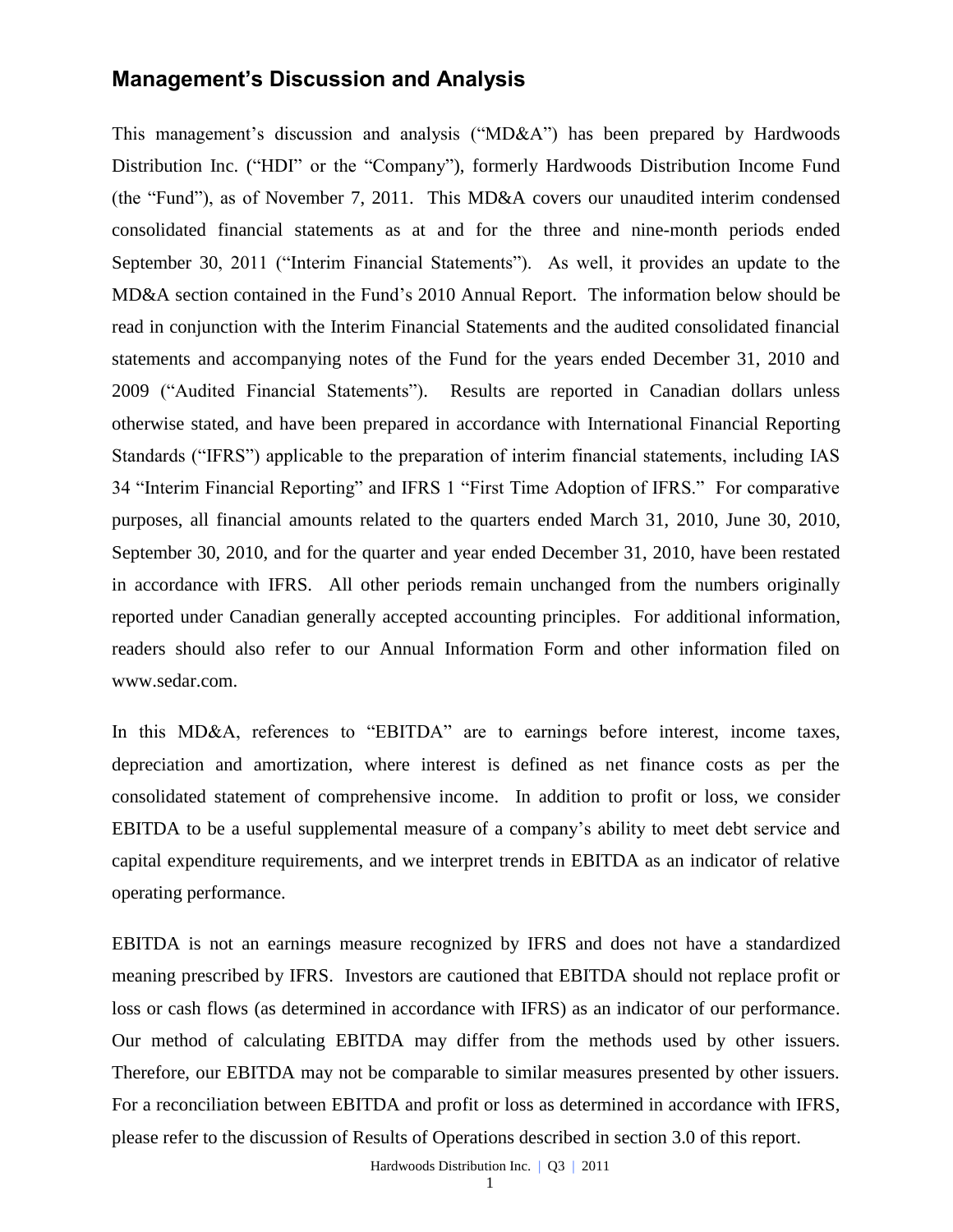

# **Contents**

This MD&A includes the following sections:

- 1.0 Executive Summary
	- 1.1 Recent Events
	- 1.2 Outlook
- 2.0 Background
	- 2.1 Company Overview
	- 2.2 Business and Industry Overview
- 3.0 Results of Operations
	- 3.1 Three Month Periods Ended September 30, 2011 and September 30, 2010
	- 3.2 Nine Month Periods Ended September 30, 2011 and September 30, 2010
- 4.0 Quarterly Financial Information and Seasonality
- 5.0 Liquidity and Capital Resources
	- 5.1 Cash Flows from Operating, Investing and Financing Activities
	- 5.2 Working Capital
	- 5.3 Revolving Credit Facilities and Debt Management Strategy
	- 5.4 Contractual Obligations
	- 5.5 Off-Balance Sheet Arrangements
	- 5.6 Financial Instruments
	- 5.7 Share Data
	- 5.8 Dividends
- 6.0 Related Party Transactions
- 7.0 Critical Accounting Estimates and Adoption of Changes in Accounting Policies
	- 7.1 Critical Accounting Estimates
	- 7.2 Adoption of New Accounting Standards
- 8.0 Risks and Uncertainties
- 9.0 Internal Control over Financial Reporting
- 10.0 Note Regarding Forward Looking Information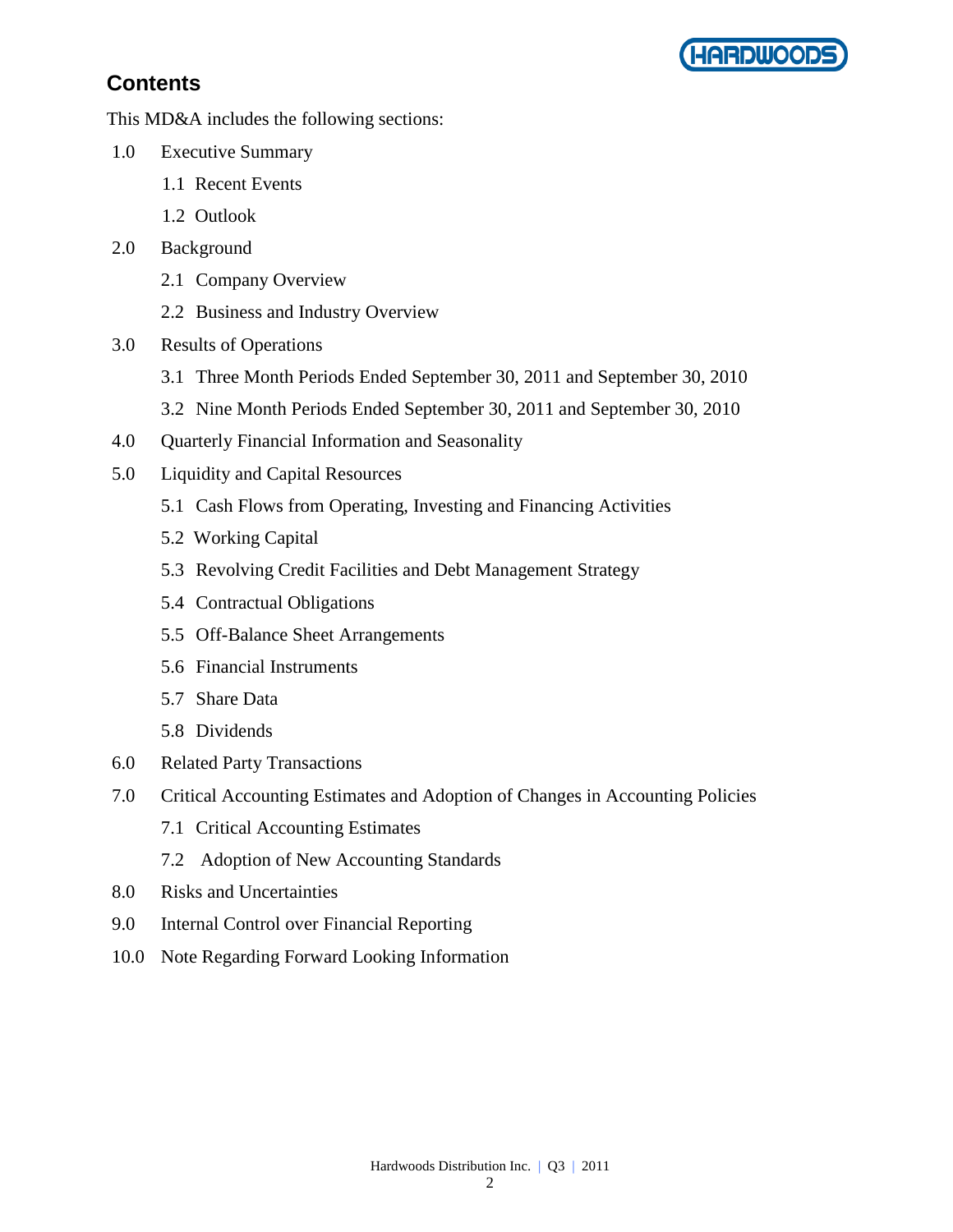## **1.0 Executive Summary**

### 1.1 Recent Events

We successfully completed our conversion from an income trust to a publicly traded corporation during the third quarter of 2011. Concurrent with this move, we acquired the former noncontrolling interest in our business at a discounted ratio of 0.3791 common shares per exchangeable unit held by the non-controlling interest. Moving forward as Hardwoods Distribution Inc., we now own 100% of our underlying operating businesses, compared to 80% previously, and we are now operating with a corporate structure we believe is more beneficial for our shareholders in the long term.

Also achieved in the third quarter was our acquisition of the business operations of the Frank Paxton Lumber Company ("Paxton") on September 19, 2011, for \$13.7 million. Paxton is a leading remanufacturer and distributor of premium hardwood lumber, millwork and architectural sheet goods, with five branches located in Chicago Illinois, Cincinnati Ohio, Denver Colorado, Kansas City Missouri and San Antonio Texas. The acquisition is highly consistent with our market expansion strategy in that it provides an attractive entry point into three new high-potential geographic markets, expands our capabilities in two attractive markets where we already have a presence, and increases our access to commercial and institutional markets through Paxton's expertise in architectural millwork. In addition, we have gained an expanded customer base for our existing lines of high-quality import products.

The acquisition of Paxton is expected to add approximately \$45 million annually in profitable sales to our business. Paxton operations, which were acquired two weeks before the quarter ended September 30, 2011, had no material impact on EBITDA results for the quarter. Operating earnings for the period from Paxton were almost entirely offset by one-time transactions costs associated with completion of the acquisition. Our September 30, 2011 balance sheet includes balances related to Paxton as follows: \$10.6 million of current assets, \$4.2 of non-current assets, and \$1.1 of current liabilities.

We financed the Paxton acquisition entirely with debt, taking advantage of our strong balance sheet to maximize accretion for our shareholders. Concurrent with the acquisition, we amended our US credit facility to increase our borrowing capacity from US\$25 million to US\$30 million. Our balance sheet remains conservative even after making these changes, with \$71.1 million of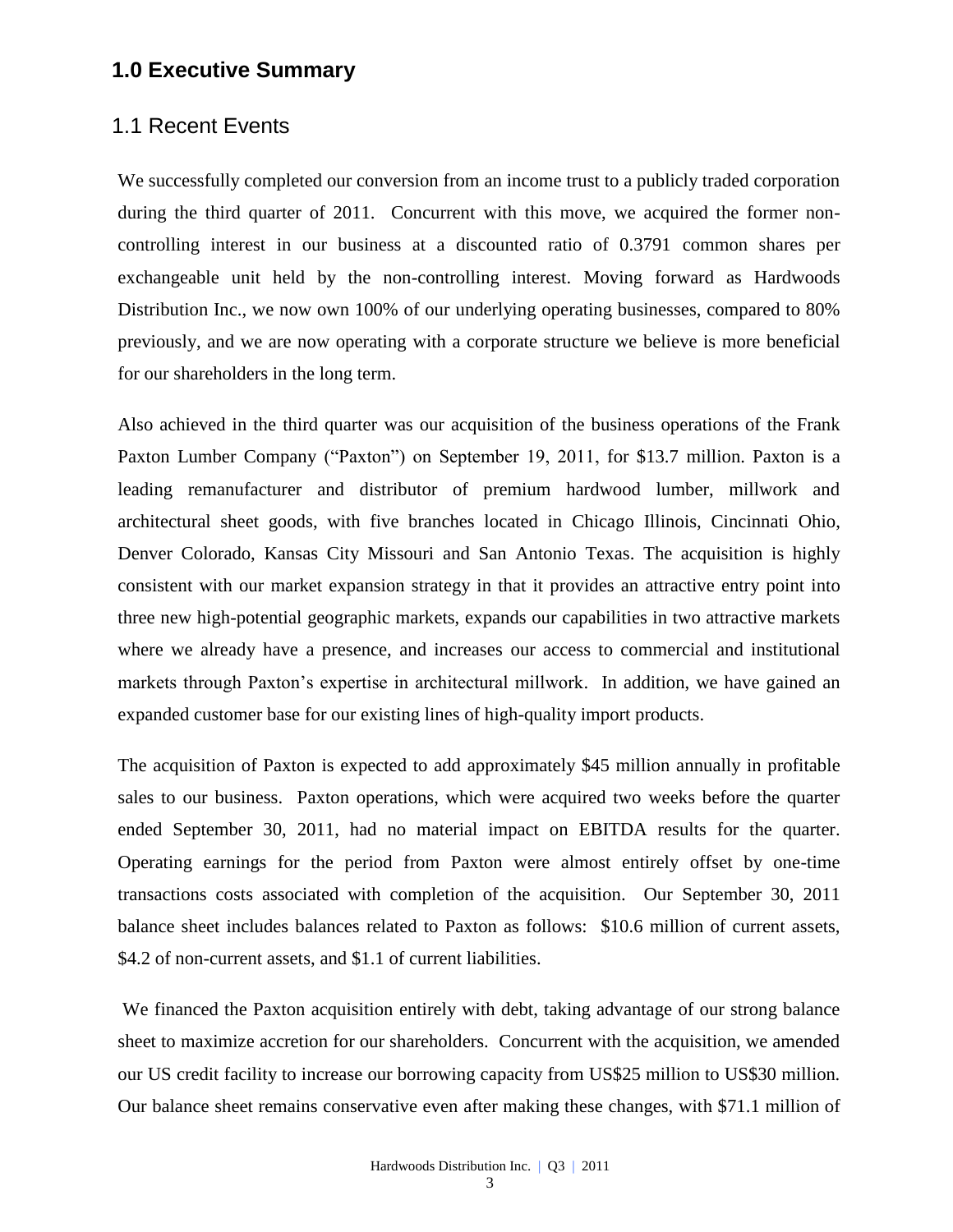net current assets financed by just \$23.4 million of bank indebtedness. We also have \$22.5 million of unused debt capacity available to us to finance future growth.

As we anticipated, market conditions remained challenging through the third quarter with a stronger Canadian dollar reducing the value of our US sales and continued weakness in the US residential construction market. Housing starts in the US remain at the historically low rate of about 0.6 million new homes per year, about half of what is generally considered to be a healthy market. The broader US economy also remains stagnant with high government debt and unemployment levels hampering prospects for growth.

Despite these headwinds, our operating performance continued to improve in the third quarter with sales increasing by 13.5%, gross profit up by 16.1% and EBITDA up 37.8% compared to the same period in 2010. These gains largely represent organic growth, with the acquired Paxton operations contributing just two weeks of revenue during the period. Successful expansion of our import product line, a growing base of commercial and institutional customer accounts and the addition of experienced sales personnel were the key factors in our improved third quarter results.

Our top-line results for the first nine months of 2011 also improved as a result of these strategies, with sales increasing 9.8% compared to last year. However, nine-month EBITDA was unchanged compared to the same period in 2010 as a result of one-time costs related to our conversion to a corporation and the absence of a recovery from a lawsuit in the prior-year period. Excluding these items, nine-month adjusted EBITDA increased 19.0% year-over-year as outlined below:

| lSelected Unaudited Consolidated Financial Information<br>(in thousands of dollars) | 3 months<br>ended<br>Sept 30, | 3 months<br>ended<br>Sept 30, | 9 months<br>ended<br>Sept 30, | 9 months<br>ended<br>Sept 30, |
|-------------------------------------------------------------------------------------|-------------------------------|-------------------------------|-------------------------------|-------------------------------|
|                                                                                     | 2011                          | 2010                          | 2011                          | 2010                          |
| <b>EBITDA</b> as reported                                                           | 1.928                         | \$<br>1.399                   | 5.028                         | 5,026                         |
| Add (deduct):                                                                       |                               |                               |                               |                               |
| Corporate conversion expenses                                                       |                               |                               | 571                           | -                             |
| Proceeds received from litigation settlement                                        |                               |                               |                               | (320)                         |
| Adjusted EBITDA                                                                     | 1.928                         | 1.399                         | 5.599                         | 4,706                         |

Overall, we are encouraged by our results so far in 2011. In the third quarter of 2011 we declared a quarterly dividend of \$0.02 per share, which was paid to shareholders on October 31, 2011. Based on our strong performance and positive outlook, on November 7, 2011 our Board of Directors declared a quarterly dividend of \$0.02 per share, payable on January 31, 2012 to Selected Unaudited Consolidated Financial Information<br>
(in thousands of dollars)<br>
EBITDA as reported<br>
Add (deduct):<br>
Corporate conversion expenses<br>
<u>Proceeds received from litigation settlement</u><br>
Adjusted EBITDA<br>
Overall,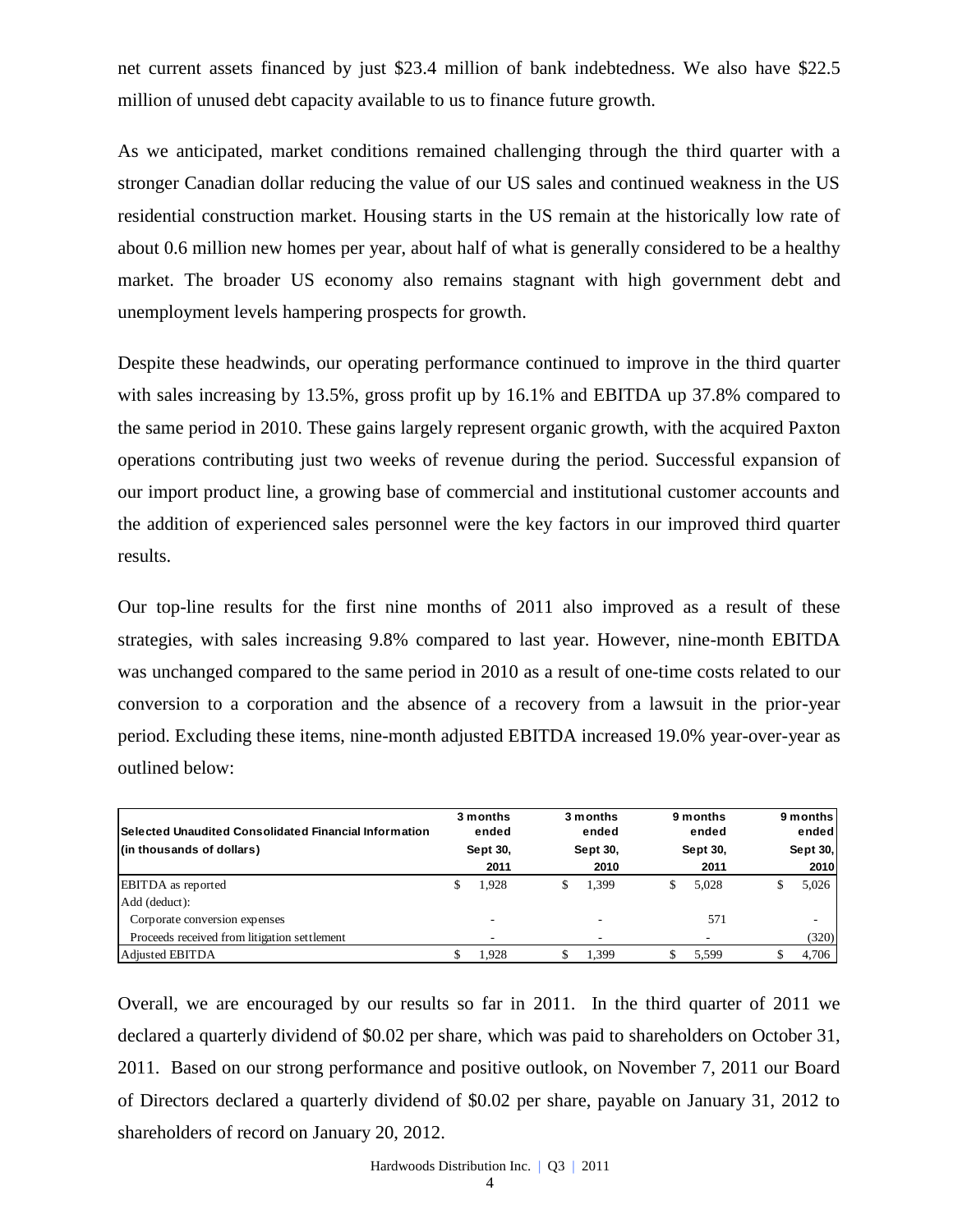### 1.2 Outlook

Looking forward, we anticipate that the North American economy will continue to experience a sluggish recovery. Although US residential construction activity has improved slightly from a year ago, the pace of new housing starts remains at historically low levels. Industrial and commercial construction markets are generally healthier, but here too, the pace of recovery is slow.

While the Canadian economy is faring better than the US, this market is significantly smaller than the US market. We will continue to rely on our market expansion strategy to achieve growth and enhance profits. Our strategy focuses on:

1. Increasing end-market diversification with a stronger focus on the commercial and institutional construction markets. To date, we have created a dedicated sales force and an expanded roster of products focused on these markets, and we will continue working to build and expand our account base. The Paxton acquisition expands the range of products we can make available to our commercial and institutional customers and we will work to leverage this opportunity going forward.

2. Leveraging our successful import program to grow sales and build market share. We have been successful in increasing sales volumes of high-quality imported sheet goods and higher-margin specialty products including EchoWood<sup>TM</sup> and O2 Bamboo<sup>TM</sup> brands. We will continue to seek out attractive new products, while also introducing our import line to Paxton's base of customers.

3. Achieving increased market share in larger, high-potential geographic markets The Paxton acquisition has given us access to three major markets in which we wanted to have a presence but did not have one previously (Chicago, Cincinnati, and Kansas City), while increasing our presence in two existing markets (Denver and San Antonio). We will now focus on solidifying and further expanding our presence in these promising markets.

Our operating expenses are expected to continue trending somewhat higher in 2011 as we implement our market expansion strategies and support increased sales activity, as well as incorporate Paxton's business costs.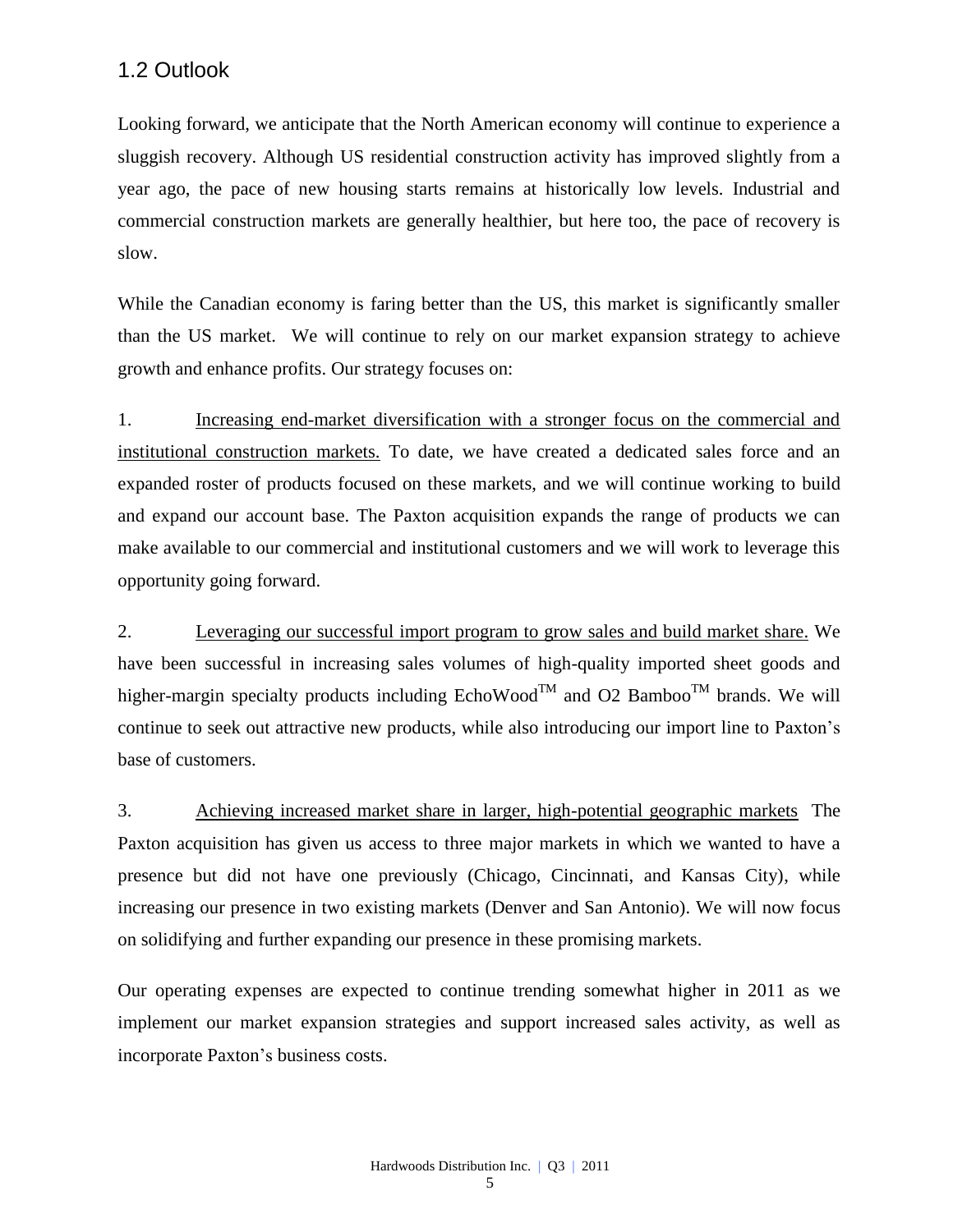Overall, our priorities for the balance of the year will be to achieve a successful integration of our newly acquired Paxton operations, and to continue executing our business strategy while tightly managing the business.

## **2.0 Background**

### 2.1 Company Overview

Hardwoods Distribution Inc. is a publicly traded company that holds, indirectly, a 100% ownership interest in Hardwoods Specialty Products LP and Hardwoods Specialty Products US LP (collectively, "Hardwoods" or the "Business"). The Company was formed in order to convert Hardwoods Distribution Income Fund (the "Fund") from an income trust structure to a corporation. The Fund was converted to a corporation by way of a plan of arrangement effective July 1, 2011.

Pursuant to the conversion, all outstanding units of the Fund held by unitholders were exchanged for common shares of Hardwoods Distribution Inc. on a one-for-one basis. All of the Class B limited partner units in the Fund's operating subsidiaries, which represented a 20% equity interest in Hardwoods and were held by the former owners of the Business, were exchanged for common shares of Hardwoods Distribution Inc. on the basis of 0.3793 common shares per Class B limited partner unit. As a result of these arrangements, Hardwoods Distribution Inc. owns 100% of Hardwoods, whereas previously the Fund owned 80% of the Business. The Fund has been wound up into HDI. Hardwoods Distribution Inc. is listed on the [Toronto Stock Exchange](http://tmx.quotemedia.com/quote.php?qm_symbol=TPK&locale=EN)  and trades [under the symbol](http://tmx.quotemedia.com/quote.php?qm_symbol=TPK&locale=EN) HWD.

## 2.2 Business and Industry Overview

Serving customers for over 50 years, Hardwoods is one of North America's largest distributors of high-grade hardwood lumber and specialty sheet goods to the cabinet, moulding, millwork, furniture and specialty wood products industries. At September 30, 2011 we operated 31 distribution facilities organized into ten geographic regions located in 17 states and 5 provinces throughout North America. To maximize inventory management, we utilize a hub and spoke distribution system, with major hub distribution centres holding the bulk of our inventory and making regular truck transfers to replenish stock in satellite distribution centres that are located in smaller markets.

Hardwoods Distribution Inc. | Q3 | 2011 Approximately 40% of our product mix is made up of high-grade hardwood lumber. The balance is made up of sheet goods and other specialty products, including hardwood plywood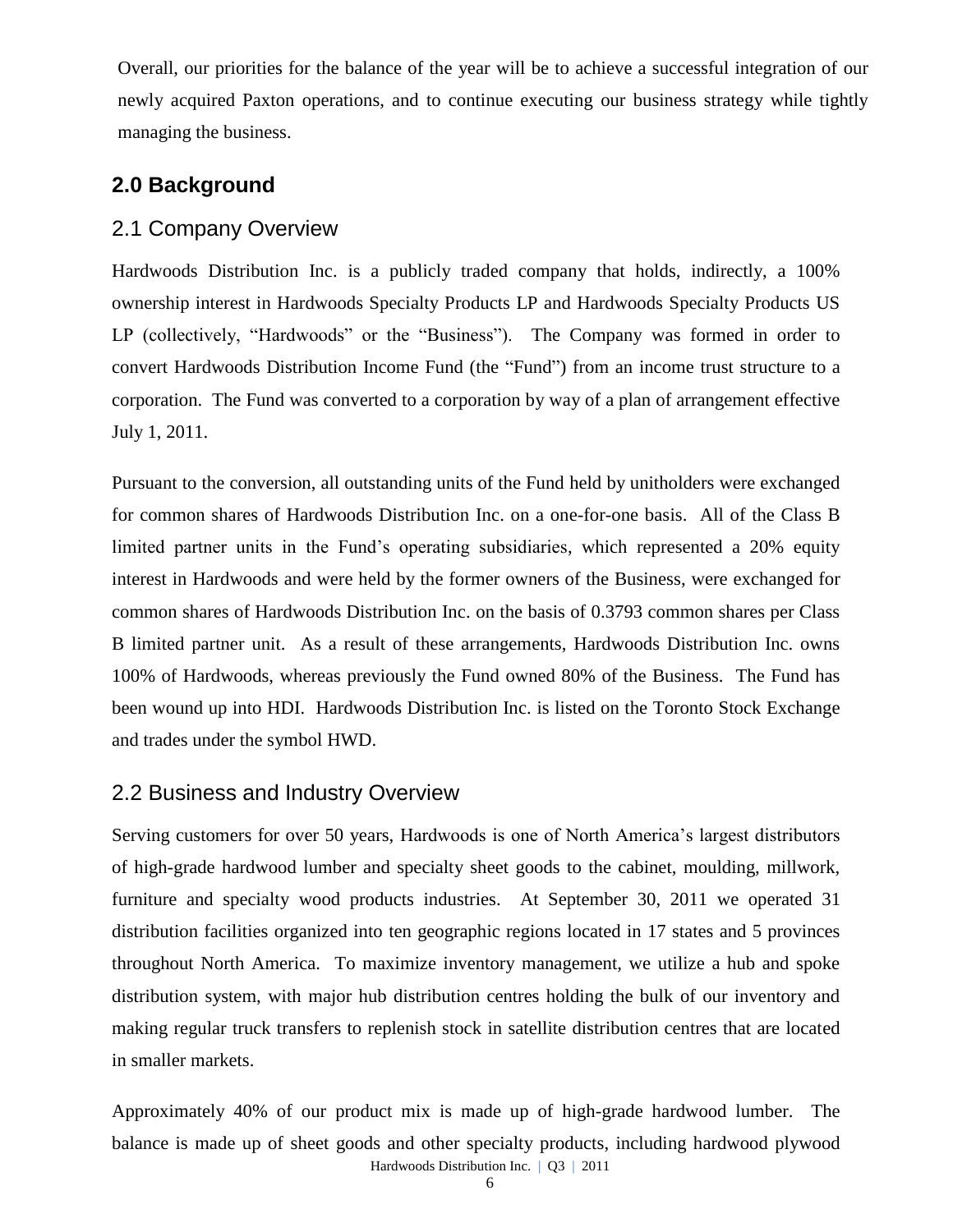and non-structural sheet goods such as medium-density fiberboard, particleboard and melaminecoated stock. Our sheet goods and lumber are complementary product lines that are key products used by our customers in the manufacture of their end-use products.

Our role in the industry is to provide the critical link between mills that manufacture large volumes of hardwood lumber and sheet goods, and industrial customers that require smaller quantities of many different hardwood products for their own manufacturing processes. We provide a means for hundreds of hardwood mills to get their product to thousands of small-tomid-sized industrial manufacturers. We add value to our suppliers by buying their product in volume and paying them promptly, effectively acting as their third-party sales force. We add value for our customers by providing them with the materials they need on a just-in-time basis, remanufacturing materials to customer specifications where required, selling in smaller quantities and offering a wider range of product selection than the customer would be able to purchase directly from an individual mill. We also provide an important source of financing for our customers by allowing them to buy material from us on approved credit.

Our customer base manufactures a range of end-use products, such as cabinetry, furniture and custom millwork. These products in turn are sold into multiple sectors of the economy, including new home construction, renovation, non-residential construction and institutional markets. As a result of this diversity, it is difficult to determine with certainty what proportion of our products ends up in each sector of the economy. We estimate at least 50% of our products are used in new residential construction, in the form of cabinets, mouldings, custom finishing, and home furniture. We believe the balance of our products end up in other sectors of the economy not associated with new residential construction, such as home renovations, finishing millwork for office buildings, restaurant and bar interiors, hotel lobbies, retail point-of-purchase displays, schools, hospitals, custom motor coaches, yacht interiors and other specialty areas.

The majority of the hardwood lumber distributed in North America is harvested from North American hardwood forests, located principally in the Eastern United States, and is milled by hundreds of small mills. Imported hardwood lumber is largely limited to specialty species that generally do not compete with domestic hardwood lumber. Sheet goods are generally produced in North America by large manufacturers using domestic hardwoods and other materials, although imported hardwood plywood volumes have been increasing. Both domestic and imported hardwood lumber and plywood are distributed principally by third parties such as us. Historically, balanced supply and demand conditions have resulted in a stable pricing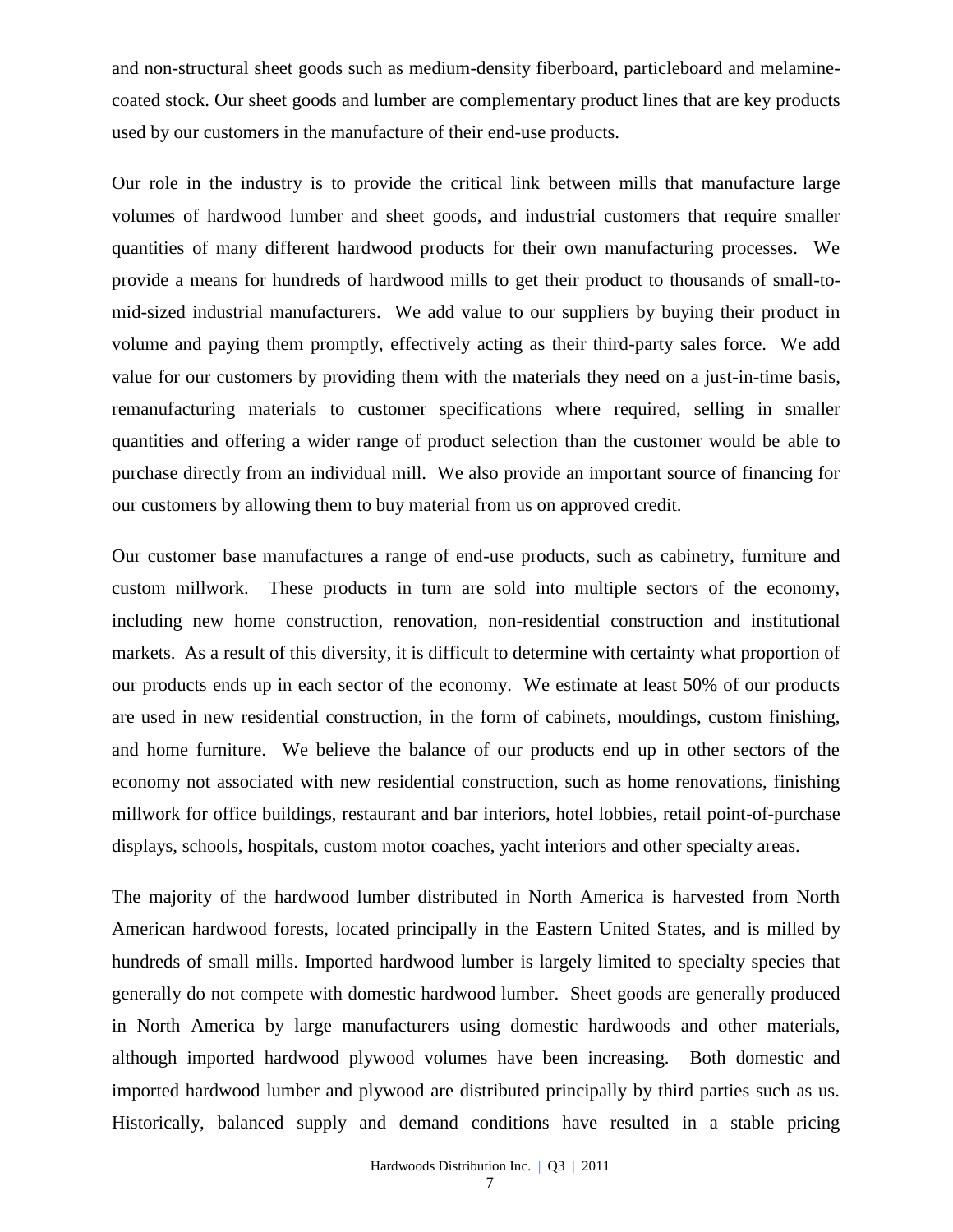environment for hardwood lumber and hardwood plywood. More recently, global economic conditions and weaker US housing markets have resulted in supply/demand imbalances and greater variability in product pricing.

The North American economy is currently experiencing a sluggish recovery after a significant economic downturn in housing and construction, which are key markets for the hardwood products that we distribute. However, current levels of housing and construction activity in North America are low relative to expected longer-term population and housing trends, and we believe that when a sustained economic recovery takes hold, prospects for our industry are attractive.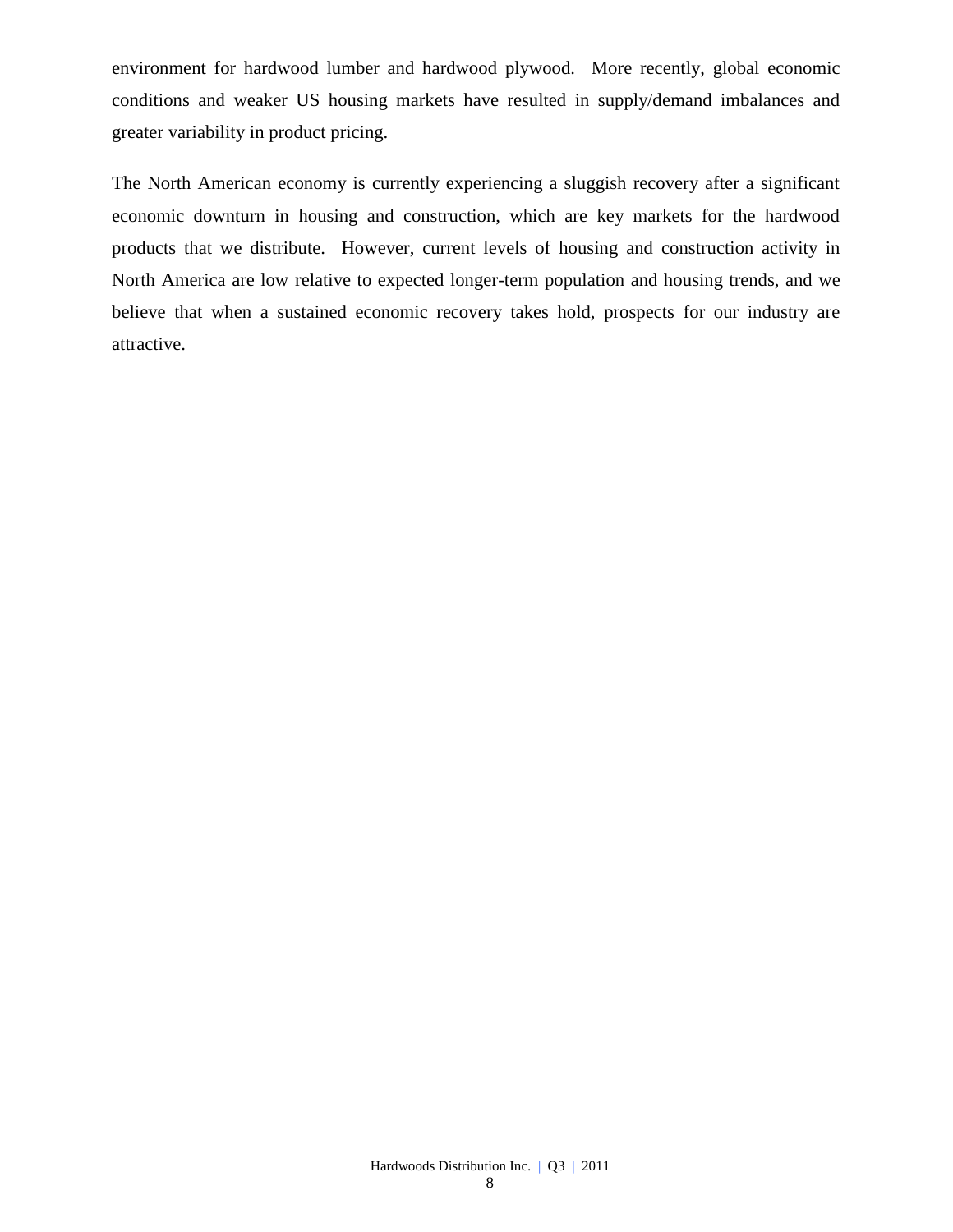# **3.0 Results of Operations**

# 3.1Three Months Ended September 30, 2011 and September 30, 2010

| Selected Unaudited Consolidated Financial Information (in thousands of Canadian dollars) |  |
|------------------------------------------------------------------------------------------|--|
|                                                                                          |  |

|                                                         | For the three months | For the three months |    |             |            |
|---------------------------------------------------------|----------------------|----------------------|----|-------------|------------|
|                                                         | Ended September 30,  | Ended September 30,  |    | \$ Increase | % Increase |
|                                                         | 2011                 | 2010                 |    | Decrease)   | (Decrease) |
| Total sales                                             | \$<br>57,372         | \$<br>50,559         | \$ | 6,813       | 13.5%      |
| Sales in the US (US\$)                                  | 37,187               | 29,246               |    | 7,941       | 27.2%      |
| Sales in Canada                                         | 20,908               | 20,164               |    | 744         | 3.7%       |
| Gross profit                                            | 10,121               | 8,716                |    | 1,405       | 16.1%      |
| Gross profit %                                          | 17.6%                | 17.2%                |    |             |            |
| Operating expenses                                      | (8, 412)             | (7,572)              |    | 840         | 11.1%      |
| Profit from operating activities                        | 1,709                | 1,144                |    | 565         | 49.4%      |
| Add: Depreciation                                       | 219                  | 255                  |    | (36)        | $-14.1%$   |
| Earnings before interest, taxes, depreciation and       |                      |                      |    |             |            |
| amortization and non-controlling interest ("EBITDA")    | \$<br>1,928          | \$<br>1,399          | \$ | 529         | 37.8%      |
| Add (deduct):                                           |                      |                      |    |             |            |
| Depreciation                                            | (219)                | (255)                |    | 36          | 14.1%      |
| Net finance income (cost)                               | 725                  | (757)                |    | 1,482       | 195.8%     |
| Income tax recovery (expense)                           | 3,171                | (534)                |    | 3,705       | 693.8%     |
| Profit (loss) for the period                            | \$<br>5,605          | \$<br>(147)          | S. | 5,752       | 3912.9%    |
| Basic profit (loss) per share/unit                      | \$<br>0.35           | \$<br>(0.01)         |    |             |            |
| Fully diluted profit (loss) per share/unit              | 0.35                 | (0.01)               |    |             |            |
| Average Canadian dollar exchange rate for one US dollar | 0.981                | 1.0395               |    |             |            |

#### **Sales**

For the three months ended September 30, 2011, total sales increased to \$57.4 million, up 13.5% from \$50.6 million during the same period in 2010. The year-over-year sales growth reflects a 17.9% increase in underlying sales activity, partially offset by a 4.4% decrease in sales due to the negative impact of a stronger Canadian dollar on foreign exchange conversion of our US-based sales.

The 17.9% increase in underlying sales was led by sales growth of US\$7.9 million from our US operations. Approximately US\$2.1 million of this growth was provided by our new Paxton operations, acquired on September 19, 2011 (see section 1.1 of this report for a discussion of the acquisition). The remaining US\$5.8 million increase in sales reflects organic growth achieved by all five of our US operating regions as we implemented our market expansion strategies. Introduced in late 2010, these new strategies focus on increasing our end-market diversification, continuing to leverage our import program, and selectively adding qualified sales representatives to our staff.

Sales in Canada, a market which has seen more stable ongoing demand for hardwoods throughout the recent economic downturn, increased by a more modest \$0.7 million or 3.7% in the third quarter.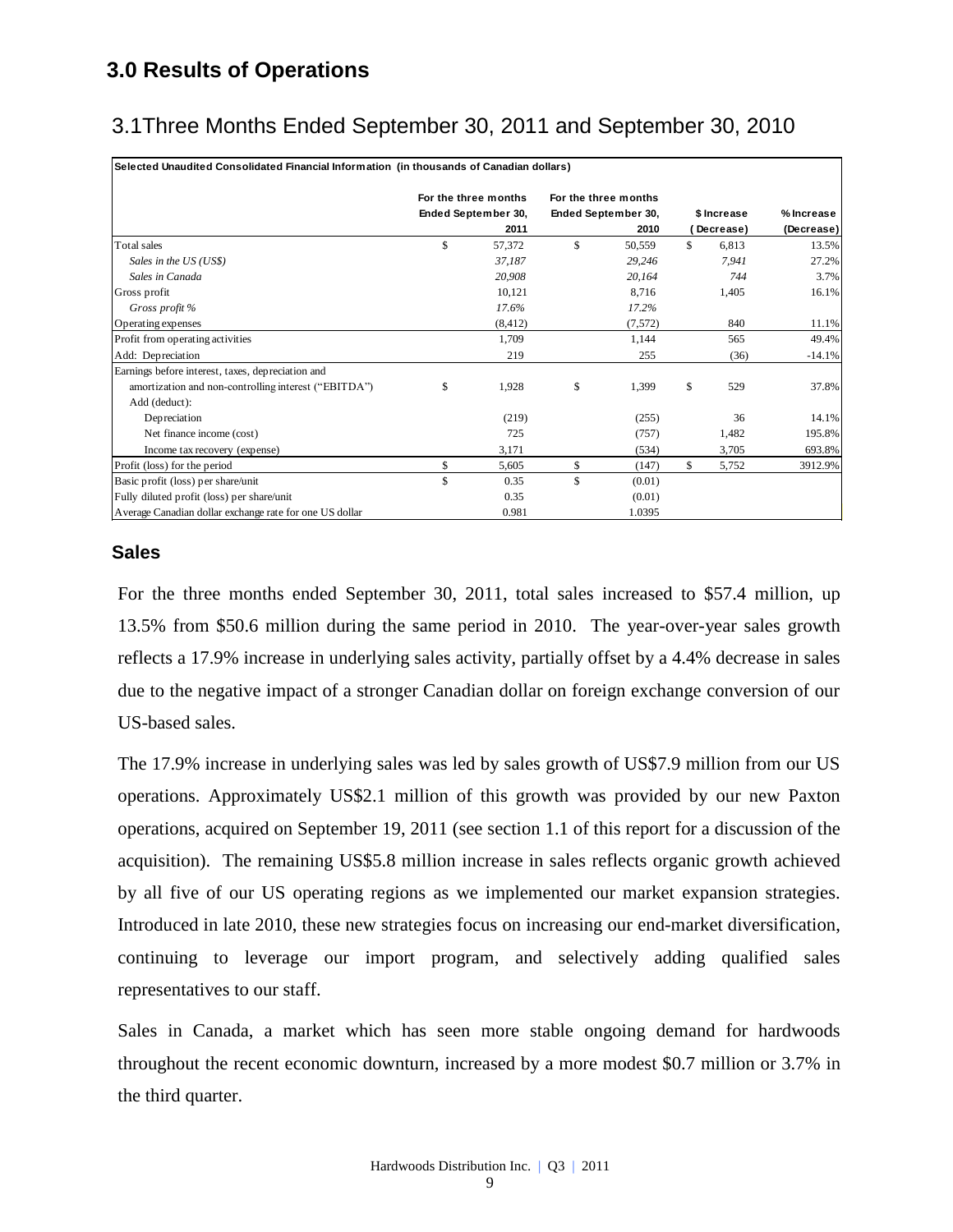### **Gross Profit**

Gross profit for the three months ended September 30, 2011 was \$10.1 million, an increase of \$1.4 million, or 16.1%, from \$8.7 million in the third quarter of 2010. The improvement in gross profit reflects the higher sales combined with a higher gross profit margin. As a percentage of sales third quarter gross profit increased to 17.6%, from 17.2% in the same period in 2010. As discussed in section 1.1 of this report, demand conditions in our industry remain depressed and competition for business continues to be intense. In the past eight quarters of operations we have reported gross profit margins as low as 16.6% and as high as 18.4%. We view a gross profit margin of 17% to 18% as appropriate given competitive conditions at this point in the business cycle.

### **Operating Expenses**

Operating expenses were \$8.4 million in the third quarter of 2011, compared to \$7.6 million during the same period last year, an increase of \$0.8 million. The increase is primarily due to higher people costs incurred to support our market expansion strategies. This includes additional employee hires, as well as increased payouts under variable incentive plans for sales growth results achieved. As a percentage of sales, third quarter 2011 operating expenses were 14.7% of sales, compared to 15.0% in 2010.

### **EBITDA**

For the three months ended September 30, 2011, we recorded EBITDA of \$1.9 million, an increase of \$0.5 million, or 37.8%, from \$1.4 million in the third quarter of 2010. The increase in EBITDA reflects the \$1.4 million increase in gross profit, partially offset by the \$0.8 million increase in operating expenses before depreciation.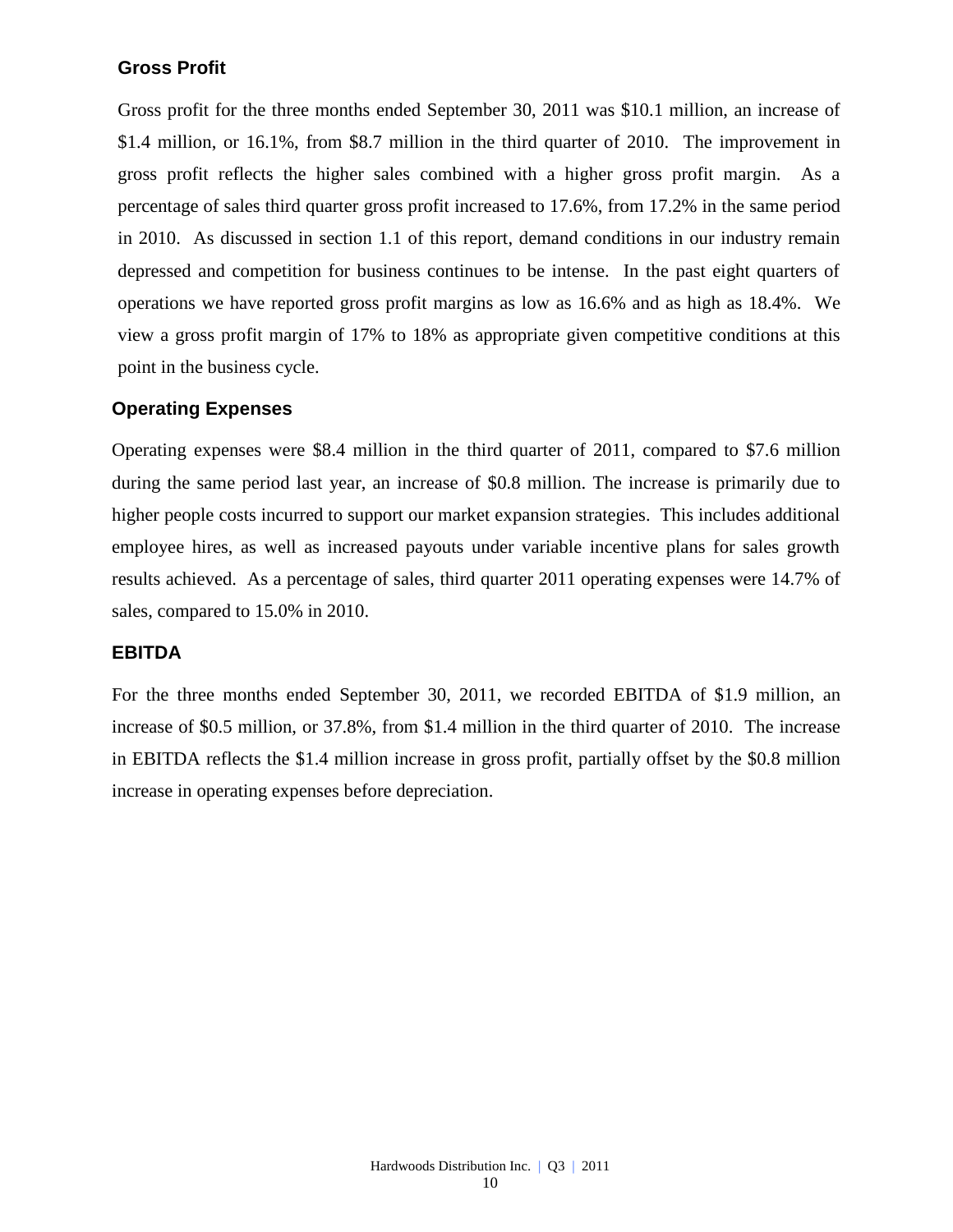| (in thousands of Canadian dollars)                                                                                                                                                           | <b>Three months</b><br>ended | <b>Three months</b><br>ended |             |
|----------------------------------------------------------------------------------------------------------------------------------------------------------------------------------------------|------------------------------|------------------------------|-------------|
|                                                                                                                                                                                              | September 30,                | September 30,                | \$ Increase |
|                                                                                                                                                                                              | 2011                         | 2010                         | Decrease)   |
| Finance expense:                                                                                                                                                                             |                              |                              |             |
| Interest on bank indebtedness                                                                                                                                                                | \$<br>(113)                  | \$<br>(212)                  | \$<br>(99)  |
| Amortization of deferred finance cost                                                                                                                                                        | (27)                         | (44)                         | (17)        |
| Accretion of finance lease obligation                                                                                                                                                        | (22)                         | (26)                         | (4)         |
| Change in fair value of                                                                                                                                                                      |                              |                              |             |
| non-controlling interest                                                                                                                                                                     |                              | (546)                        | (546)       |
| Foreign exchange losses                                                                                                                                                                      |                              | (89)                         | (89)        |
| Total finance expense                                                                                                                                                                        | (162)                        | (917)                        | (755)       |
| Finance income:                                                                                                                                                                              |                              |                              |             |
| Imputed interest on                                                                                                                                                                          |                              |                              |             |
| employee loans receivable                                                                                                                                                                    | 4                            | 3                            |             |
| Interest on trade receivables                                                                                                                                                                |                              |                              |             |
| and customer notes                                                                                                                                                                           | 141                          | 157                          | (16)        |
| Foreign exchange gain                                                                                                                                                                        | 742                          |                              | 742         |
| Total finance income                                                                                                                                                                         | 887                          | 160                          | 727         |
| Net finance income (cost)                                                                                                                                                                    | \$<br>725                    | \$<br>(757)                  | \$<br>1,482 |
| to net finance cost of \$0.8 million in the three months ended September 30, 2010. As shown<br>above, the \$1.5 million change in net finance income primarily reflects two items: the \$0.5 |                              |                              |             |
| million change in the fair value of the non-controlling interest ("NCI") in the prior period, and a                                                                                          |                              |                              |             |
| \$0.8 million change in foreign exchange gains/losses between the periods.                                                                                                                   |                              |                              |             |
| The change in the NCI reflects the change in non-controlling interest that occurred concurrent                                                                                               |                              |                              |             |
| with the conversion of the Fund to a publicly traded corporation. As discussed in section 2.1 of                                                                                             |                              |                              |             |
| this report, the NCI exchanged their 20% ownership interest in the Fund's operating subsidiaries                                                                                             |                              |                              |             |
| for common shares in Hardwoods Distribution Inc. on July 1, 2011. As a result of this exchange,                                                                                              |                              |                              |             |
| the non-controlling interest did not exist in the three months ended September 30, 2011. In the                                                                                              |                              |                              |             |
| comparative three- month period ended September 30, 2010, the NCI was still in place, and                                                                                                    |                              |                              |             |
| changes in the fair value of the NCI resulted in a finance expense of \$0.5 million at that time.                                                                                            |                              |                              |             |
| The change in foreign exchange gains/losses primarily relates to the impact of changes in the                                                                                                |                              |                              |             |
| Canadian/US dollar exchange rate on translation for reporting purposes of intercompany debt                                                                                                  |                              |                              |             |
| held by or with subsidiaries of the Company. During the three months ended September 30,                                                                                                     |                              |                              |             |
| 2011, a weakening of the Canadian dollar resulted in a foreign exchange gain of \$0.7 million on                                                                                             |                              |                              |             |

### **Net Finance Income (Cost)**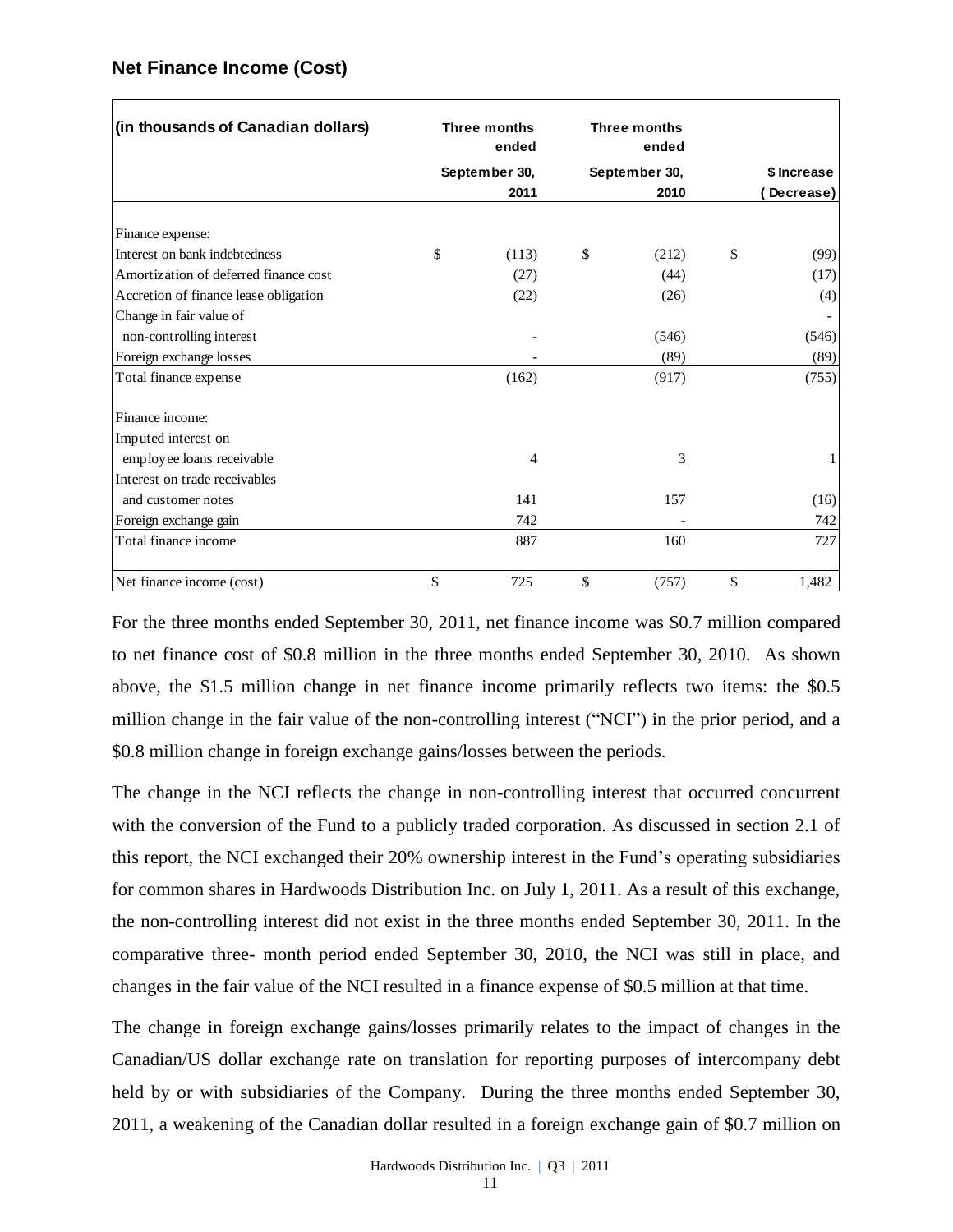this intercompany debt. In contrast, the Canadian dollar strengthened during the comparative period in 2010 and resulted in a foreign exchange loss of \$0.1 million.

The change in the fair value of the NCI, and the foreign exchange gains/losses between periods, did not impact the Company's cash flows during the quarter.

### **Income Tax Recovery (Expense)**

An income tax recovery of \$3.2 million was recorded in the three months ended September 30, 2011. This primarily reflects a \$3.8 million deferred income tax recovery arising as a result of restructuring activities that occurred during the quarter, including the exchange of the noncontrolling interest described in section 2.1 of this report and financing transactions undertaken as part of the Paxton acquisition. In the comparative three month period ended September 30, 2010, income tax expense was \$0.5 million, reflecting the use of future tax assets to offset taxable income generated during the period.

### **Profit (loss) for the Period**

Profit for the three months ended September 30, 2011 increased to \$5.6 million, from a loss of \$0.1 million during the same period in 2010. The \$5.7 million improvement reflects the \$0.5 million increase in EBITDA, the \$1.5 million increase in net finance income, and the \$3.7 million increase in income tax recovery.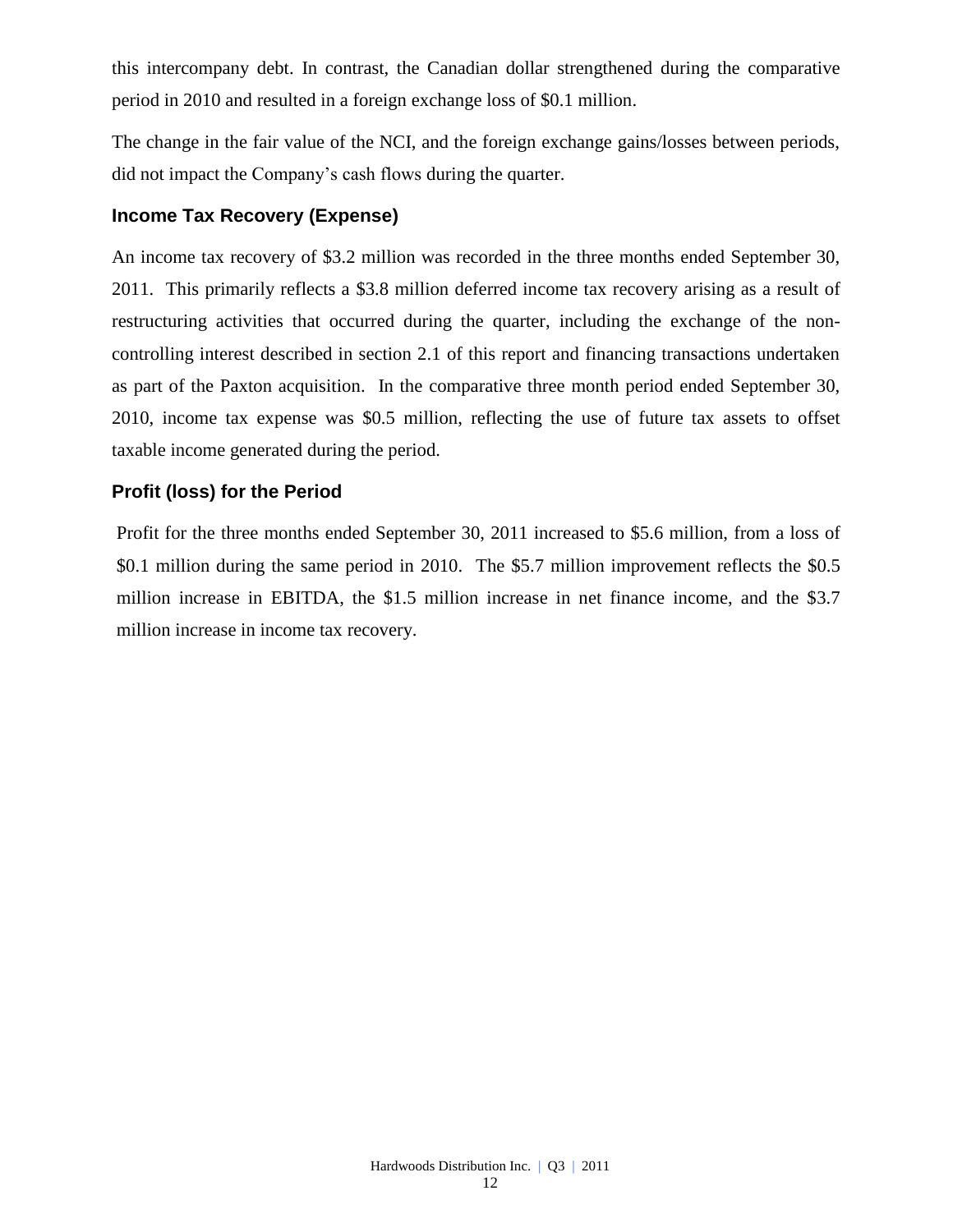# 3.2 Nine Months Ended September 30, 2011 and September 30, 2010

|                                                                                                                                                                                                                                                                                                                                                                                                                                                                                                                                                                                                                                                                              |              | For the nine months | For the nine months |                      |                  |
|------------------------------------------------------------------------------------------------------------------------------------------------------------------------------------------------------------------------------------------------------------------------------------------------------------------------------------------------------------------------------------------------------------------------------------------------------------------------------------------------------------------------------------------------------------------------------------------------------------------------------------------------------------------------------|--------------|---------------------|---------------------|----------------------|------------------|
|                                                                                                                                                                                                                                                                                                                                                                                                                                                                                                                                                                                                                                                                              |              | Ended September 30, | Ended September 30, | \$ Increase          | % Increase       |
|                                                                                                                                                                                                                                                                                                                                                                                                                                                                                                                                                                                                                                                                              | $\mathbb{S}$ | 2011                | \$<br>2010          | (Decrease)<br>14.857 | (Decrease)       |
| Total sales<br>Sales in the US (US\$)                                                                                                                                                                                                                                                                                                                                                                                                                                                                                                                                                                                                                                        |              | 166,120<br>104,477  | 151,263<br>87,302   | \$<br>17,175         | 9.8%<br>19.7%    |
| Sales in Canada                                                                                                                                                                                                                                                                                                                                                                                                                                                                                                                                                                                                                                                              |              | 63,921              | 60,827              | 3,094                | 5.1%             |
| Gross profit                                                                                                                                                                                                                                                                                                                                                                                                                                                                                                                                                                                                                                                                 |              | 29,305              | 26,668              | 2,637                | 9.9%             |
| Gross profit %                                                                                                                                                                                                                                                                                                                                                                                                                                                                                                                                                                                                                                                               |              | 17.6%               | 17.6%               |                      |                  |
| Operating expenses                                                                                                                                                                                                                                                                                                                                                                                                                                                                                                                                                                                                                                                           |              | (24, 946)           | (22, 543)           | 2,403                | 10.7%            |
| Profit from operating activities                                                                                                                                                                                                                                                                                                                                                                                                                                                                                                                                                                                                                                             |              | 4,359               | 4,125               | 234                  | 5.7%             |
| Add: Depreciation                                                                                                                                                                                                                                                                                                                                                                                                                                                                                                                                                                                                                                                            |              | 669                 | 901                 | (232)                | -25.7%           |
| Earnings before interest, taxes, depreciation and                                                                                                                                                                                                                                                                                                                                                                                                                                                                                                                                                                                                                            | \$           | 5,028               | \$<br>5,026         | \$<br>$\mathbf{2}$   | 0.0%             |
| amortization and non-controlling interest ("EBITDA")                                                                                                                                                                                                                                                                                                                                                                                                                                                                                                                                                                                                                         |              |                     |                     |                      |                  |
| Add (deduct):                                                                                                                                                                                                                                                                                                                                                                                                                                                                                                                                                                                                                                                                |              |                     |                     |                      |                  |
| Depreciation                                                                                                                                                                                                                                                                                                                                                                                                                                                                                                                                                                                                                                                                 |              | (669)               | (901)               | 232                  | 25.7%            |
| Net finance cost<br>Income tax recovery (expense)                                                                                                                                                                                                                                                                                                                                                                                                                                                                                                                                                                                                                            |              | (57)<br>2,113       | (586)<br>(1,622)    | 529<br>3,735         | 90.3%            |
| Profit for the period                                                                                                                                                                                                                                                                                                                                                                                                                                                                                                                                                                                                                                                        | \$           | 6,415               | \$<br>1,917         | \$<br>4,498          | 230.3%<br>234.6% |
| Basic profit per share/unit                                                                                                                                                                                                                                                                                                                                                                                                                                                                                                                                                                                                                                                  | \$           | 0.43                | \$<br>0.13          |                      |                  |
| Fully diluted profit per share/unit                                                                                                                                                                                                                                                                                                                                                                                                                                                                                                                                                                                                                                          |              | 0.42                | 0.13                |                      |                  |
| Average Canadian dollar exchange rate for one US dollar                                                                                                                                                                                                                                                                                                                                                                                                                                                                                                                                                                                                                      |              | 0.978               | 1.036               |                      |                  |
| of this report), partially offset by a 4.0% decrease in sales due to the negative impact of a<br>stronger Canadian dollar. In the first nine months of 2011, sales activity at our US operations,<br>as measured in US dollars, increased 19.7% compared to the same period last year. Excluding<br>the impact of the Paxton acquisition, US sales, as measured in US dollars, increased by 17.2%.<br>Sales in Canada were up by a more modest 5.1% year-over-year. The slower growth in Canada<br>reflects the negative impact of the stronger Canadian dollar on product prices, as well as<br>reduced demand from Canadian manufacturing customers that export to the US. |              |                     |                     |                      |                  |
| <b>Gross Profit</b>                                                                                                                                                                                                                                                                                                                                                                                                                                                                                                                                                                                                                                                          |              |                     |                     |                      |                  |
| Gross profit for the first nine months increased to \$29.3 million, from \$26.7 million in the first<br>nine months of 2010. The increase in gross profit reflects higher sales. As a percentage of<br>sales, gross profit was 17.6% in the nine months ended September 30, 2011, unchanged from<br>the same period in 2010.                                                                                                                                                                                                                                                                                                                                                 |              |                     |                     |                      |                  |
| <b>Operating Expenses</b>                                                                                                                                                                                                                                                                                                                                                                                                                                                                                                                                                                                                                                                    |              |                     |                     |                      |                  |
| Operating expenses increased \$2.4 million to \$24.9 million in the first nine months of 2011,                                                                                                                                                                                                                                                                                                                                                                                                                                                                                                                                                                               |              |                     |                     |                      |                  |
| from \$22.5 million during the same period in 2010. The most significant factors in the increase                                                                                                                                                                                                                                                                                                                                                                                                                                                                                                                                                                             |              |                     |                     |                      |                  |

### **Sales**

### **Gross Profit**

### **Operating Expenses**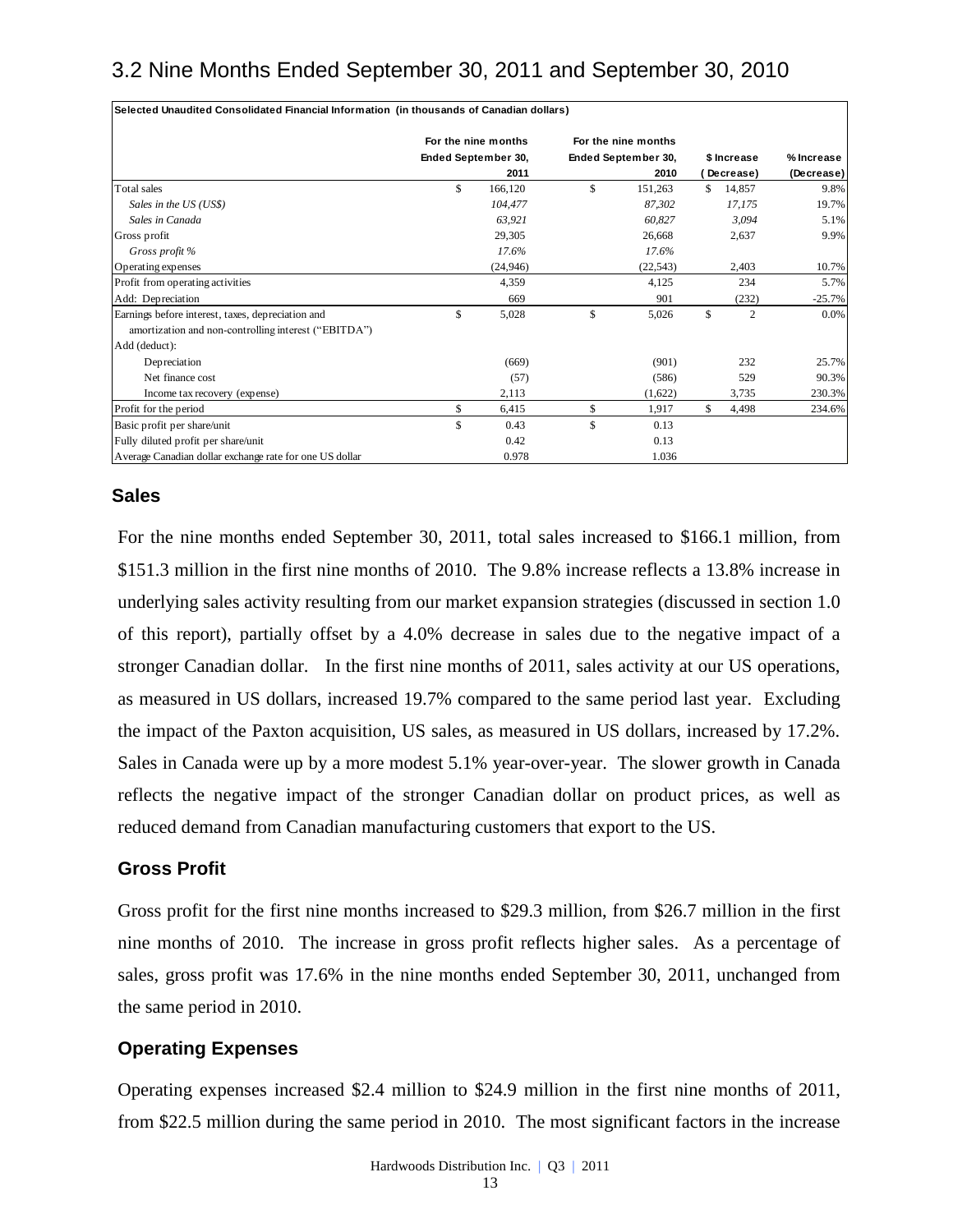in operating expenses are a \$2.1 million increase in personnel costs to support higher sales, \$0.8 million in non-recurring transactions costs related to our conversion to a corporation and our acquisition of Paxton, and a \$0.3 million litigation expense recovery that was received in the 2010 period that was not repeated in the 2011 period. These cost increases were partially offset by a \$0.8 million reduction in operating expenses attributable to the positive impact of the stronger Canadian dollar on the conversion of expenses at our US operations. As a percentage of sales, operating expenses in the first nine months of 2011 were 15.0% of sales, compared to 14.9% in the same period in 2010.

### **EBITDA**

For the nine months ended September 30, 2011, we recorded EBITDA of \$5.0 million, on par with \$5.0 million generated during the same period in 2010. The \$2.6 million increase in gross profits was fully offset by a \$2.6 million increase in operating expenses before depreciation. When adjusted for non-recurring items (as outlined in section 1.1 of this report), EBITDA increased to \$5.6 million from \$4.7 million during the same period last year.

| (in thousands of Canadian dollars)    | Nine months<br>ended | Nine months<br>ended |              |             |
|---------------------------------------|----------------------|----------------------|--------------|-------------|
|                                       | September 30,        | September 30,        |              | \$ Increase |
|                                       | 2011                 | 2010                 |              | Decrease)   |
| Finance expense:                      |                      |                      |              |             |
| Interest on bank indebtedness         | \$<br>(359)          | \$<br>(538)          | \$           | (179)       |
| Amortization of deferred finance cost | (125)                | (133)                |              | (8)         |
| Accretion of finance lease obligation | (70)                 | (69)                 |              |             |
| Change in fair value of               |                      |                      |              |             |
| non-controlling interest              | (546)                | (273)                |              | 273         |
| Foreign exchange losses               |                      | (44)                 |              | (44)        |
| Total finance expense                 | (1,100)              | (1,057)              |              | 43          |
| Finance income:                       |                      |                      |              |             |
| Imputed interest on                   |                      |                      |              |             |
| employee loans receivable             | 12                   | 15                   |              | (3)         |
| Interest on trade receivables         |                      |                      |              |             |
| and customer notes                    | 400                  | 456                  |              | (56)        |
| Foreign exchange gain                 | 631                  |                      |              | 631         |
| Total finance income                  | 1043                 | 471                  |              | 572         |
| Net finance cost                      | \$<br>(57)           | \$<br>(586)          | $\mathbb{S}$ | 529         |

### **Net Finance Cost**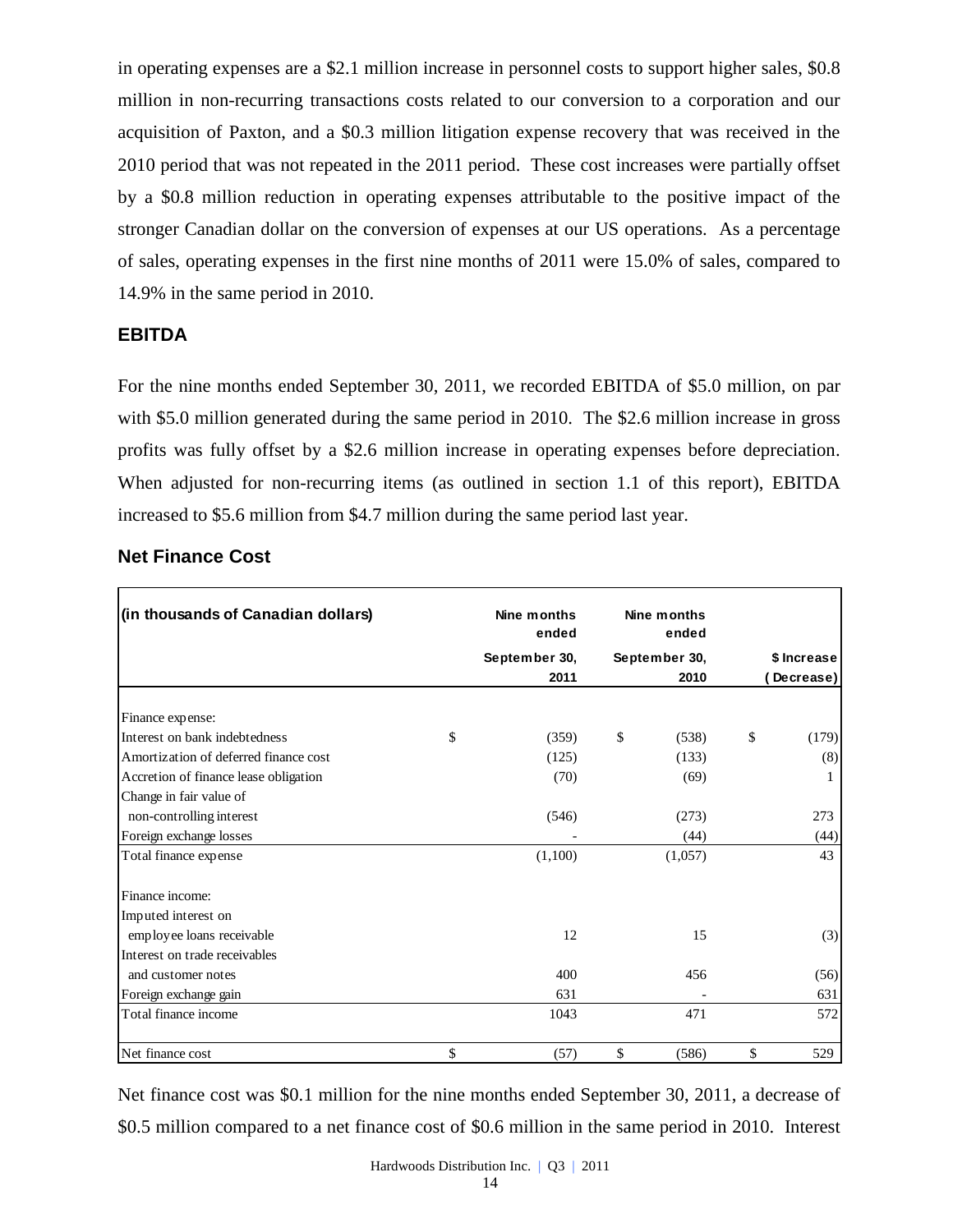on bank indebtedness was \$0.2 million lower year-over-year, reflecting lower average borrowing balances in the 2011 period compared to the 2010 period, as well as lower interest rates paid on borrowings due to a favorable renewal of the Company's US credit facility on May 26, 2011.

The change in the value fair value of the NCI was higher by \$0.3 million in the first nine months of 2011, compared to the same period in 2010. In accordance with the accounting policies adopted under IFRS, the non-controlling interest is recorded at fair value at each reporting date, with the change in fair value being recorded in profit or loss during the reporting period. These fair value adjustments have no impact on cash flows.

We reported foreign exchange gains of \$0.6 million in the first nine months of 2011, compared to foreign exchange losses of \$44,000 in the comparable period in 2010. The increase in foreign exchange gains primarily relates to the impact of changes in the Canadian/US dollar exchange rate on translation for reporting purposes of intercompany debt held by or with subsidiaries of the Company.

### **Income Tax Recovery (Expense)**

An income tax recovery of \$2.1 million was recorded in the first nine months of 2011, primarily due to recognizing a \$3.8 million future income tax recovery arising from various restructuring activities that occurred in the third quarter of 2011. In comparison, income tax expense of \$1.6 million was recorded in the comparative nine months ended September 30, 2010, representing use of future tax assets to offset taxable income generated during the period.

### **Profit for the Period**

Profit for the nine months ended September 30, 2011 increased to \$6.4 million, from \$1.9 million in 2010. The \$4.5 million increase in profit primarily reflects the \$3.7 million increase in income tax recovery, the \$0.2 million decrease in depreciation expense, and the \$0.5 million decrease in net finance expense.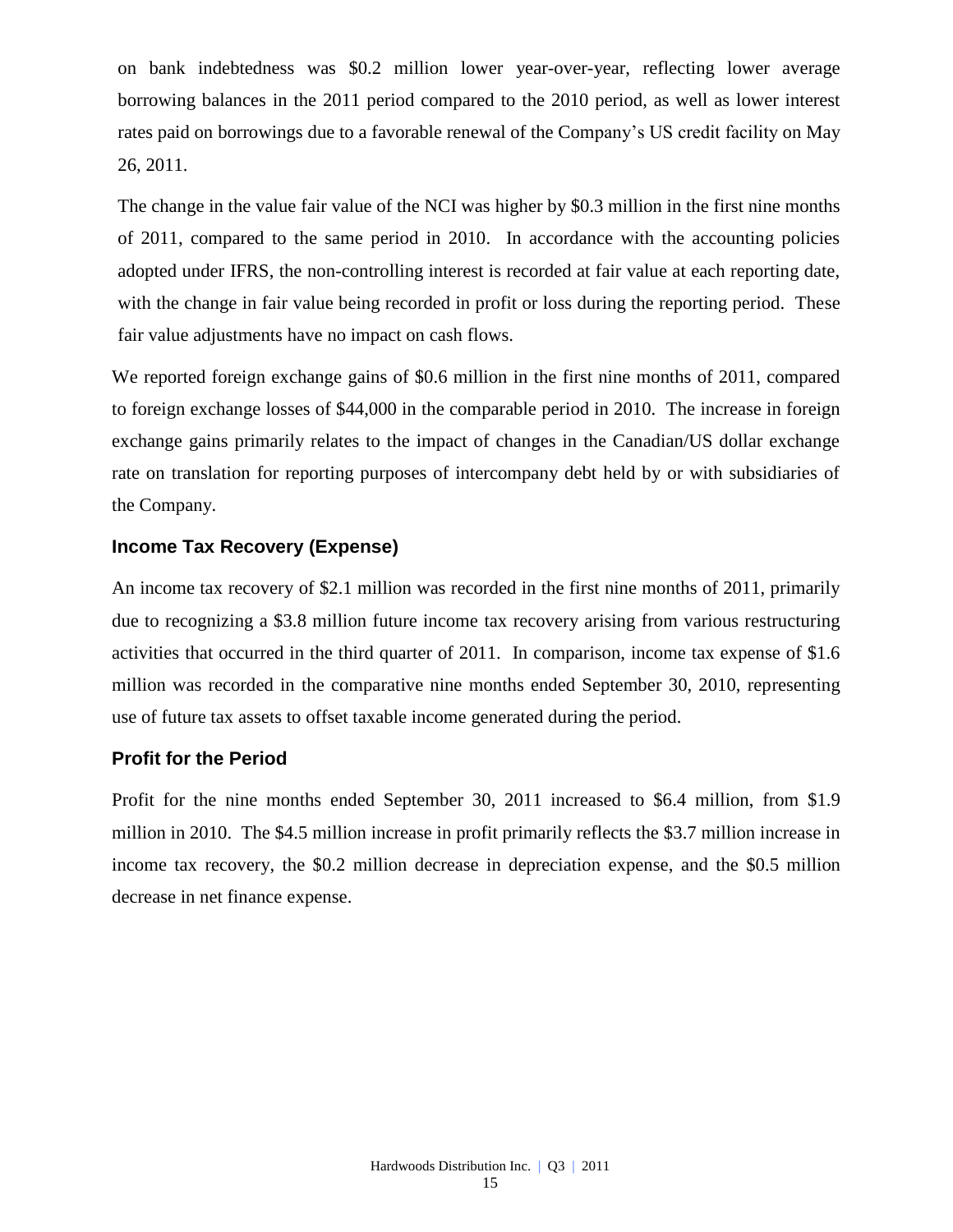# **4.0 Quarterly Financial Information and Seasonality**

| (in thousands of dollars)                                    | Q3              | Q <sub>2</sub> | Q1                |      | Q4          |    | Q3          |   | Q2          | Q1     |      | Q4           |
|--------------------------------------------------------------|-----------------|----------------|-------------------|------|-------------|----|-------------|---|-------------|--------|------|--------------|
|                                                              | 2011            | 2011           | 2011              |      | 2010        |    | 2010        |   | 2010        | 2010   |      | $2009^{(1)}$ |
| Total sales                                                  | \$<br>57,372 \$ | 56,718         | \$<br>52,030      | - \$ | 46,392      | S. | 50,559      | S | 52,206 \$   | 48,498 | £.   | 41,577       |
| Net earnings                                                 | \$<br>5,605 \$  | 1,511          | \$<br>$(701)$ \$  |      | $(980)$ \$  |    | $(147)$ \$  |   | 1,495       | 569    | - \$ | (544)        |
| Basic and fully diluted earnings<br>(loss) per share or unit | \$<br>$0.35$ \$ | 0.10           | \$<br>$(0.05)$ \$ |      | $(0.07)$ \$ |    | $(0.01)$ \$ |   | $0.10\,$ \$ | 0.04   | -S   | (0.04)       |
| <b>EBITDA</b>                                                | \$<br>1,928     | 2,542          | 558               |      | $(339)$ \$  |    | 1,399       |   | 2,387       | 1,240  |      | (2,421)      |

<sup>1</sup> Information for the fourth quarter of 2009 is presented in accordance with Canadian GAAP and has not been restated in accordance with IFRS.

The preceding table provides selected quarterly financial information for our eight most recently completed fiscal quarters. This information is unaudited, but reflects all adjustments of a normal, recurring nature which are, in our opinion, necessary to present a fair statement of the results of operations for the periods presented. Quarter-to-quarter comparisons of our financial results are not necessarily meaningful and should not be relied upon as an indication of future performance. Historically, the first and fourth quarters have been seasonally slower periods for our business. In addition, net earnings reported in each quarter may be impacted by changes to the foreign exchange rate of the Canadian and US dollar, changes in the carrying value of deferred income tax assets (which occurred in the three months ended September 30, 2011), and changes in the fair value of the non-controlling interest liability prior to July 1, 2011.

# **5.0 Liquidity and Capital Resources**

# 5.1 Cash Flows from Operating, Investing and Financing Activities

| l Selected Unaudited Consolidated Financial                    |               |          |    |         |      |                                 |     |           |           |                                |
|----------------------------------------------------------------|---------------|----------|----|---------|------|---------------------------------|-----|-----------|-----------|--------------------------------|
| Information (in thousands of Canadian dollars)                 |               |          |    |         |      |                                 |     |           |           |                                |
|                                                                |               |          |    |         |      | Three months ended September 30 |     |           |           | Nine months ended September 30 |
|                                                                |               | 2011     |    | 2010    |      | \$ Change                       |     | 2011      | 2010      | \$ Change                      |
| Cash provided by (used by) operating activities before changes |               |          |    |         |      |                                 |     |           |           |                                |
| in non-cash working capital                                    | <sup>\$</sup> | 1.997    | -S | 1,412   | - \$ | 585                             | \$. | 7.122     | 5.184     | 1,938                          |
| Changes in non-cash working capital                            |               | (1.100)  |    | (1,878) |      | 778                             |     | (8,259)   | (12, 547) | 4,288                          |
| Net cash provided by (used in) operating activities            |               | 897      |    | (466)   |      | 1,363                           |     | (1,137)   | (7, 363)  | 6,226                          |
| Net cash provided by (used in) investing activities            |               | (13,684) |    | 306     |      | (13,990)                        |     | (13, 562) | 791       | (14, 353)                      |
| Net cash provided by (used in) financing activities            |               | 13.084   |    | 247     |      | 12.837                          |     | 14.982    | 6,312     | 8,670                          |
| Increase (decrease) in cash                                    |               | 297      |    | 87      |      | 210                             |     | 283       | (260)     | 543                            |
| Cash, beginning of period                                      |               | 29       |    | 116     |      | (87)                            |     | 43        | 463       | (420)                          |
| Cash, end of period                                            | ъ             | 326      |    | 203     |      | 123                             |     | 326       | 203       | 123                            |

### *Net cash used in operating activities*

Cash provided by operating activities was \$0.9 million in the third quarter of 2011, compared to cash used of \$0.5 million in the same period in 2010. Cash provided by operating activities before changes in non-cash working capital increased by \$0.6 million, primarily reflecting higher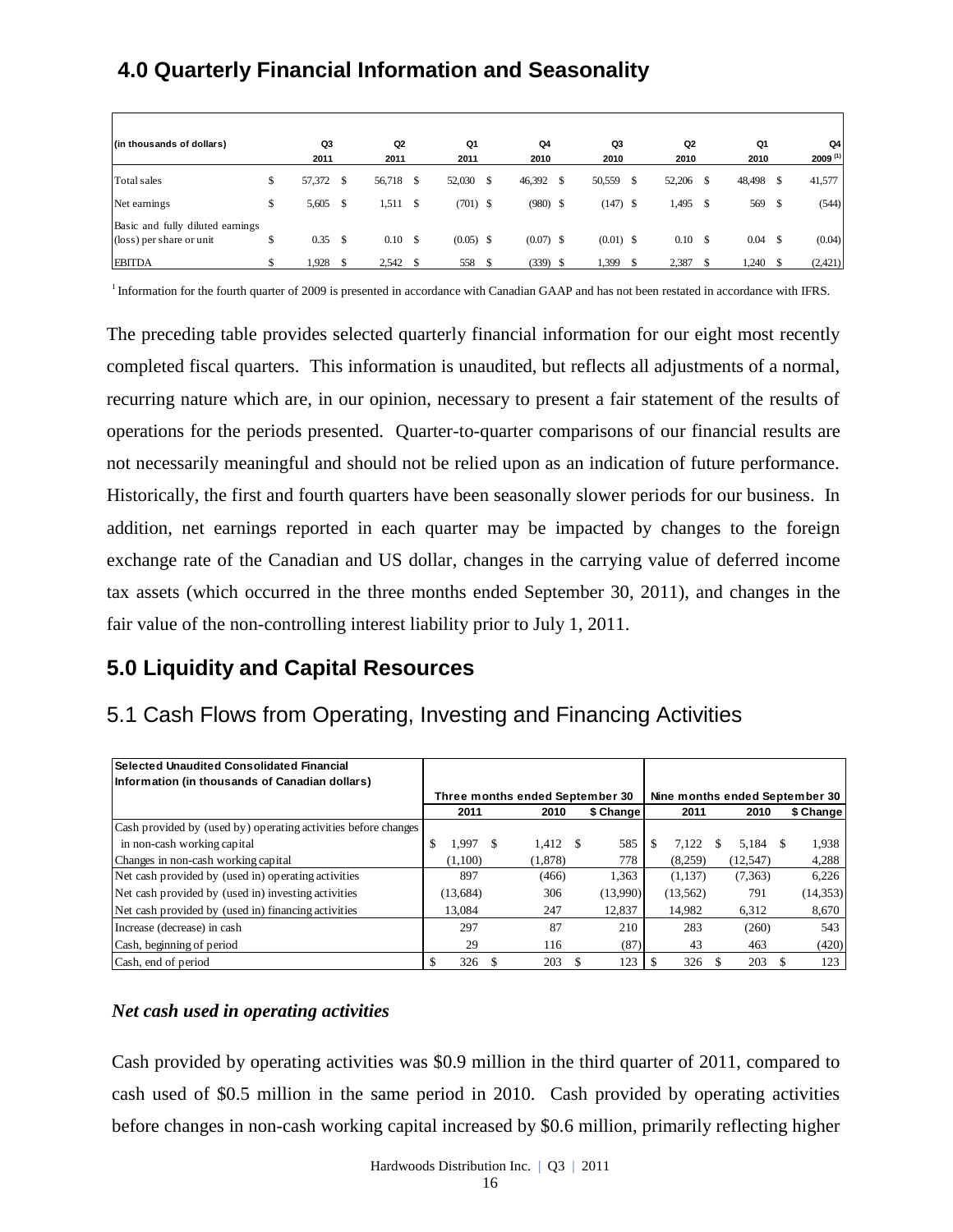EBITDA in the period as previously discussed in section of 3.1 of this report. In addition, investment in non-cash working capital was lower by \$0.8 million in the third quarter of 2011 compared to the same period in the prior year. An analysis of changes in working capital is provided in section 5.2 of this report.

Cash used in operating activities in the nine months ended September 30, 2011 was \$1.1 million, compared to \$7.4 million in the same period in the prior year. Cash provided by operating activities, before changes in non-cash working capital, increased by \$1.9 million, primarily reflecting the \$1.8 million cash receipt of an income tax refund in the first quarter of 2011. Investment made in non-cash working capital was \$4.3 million lower in the nine months ended September 30, 2011 compared to the prior year period. An analysis of changes in working capital is provided in section 5.2 of this report.

#### *Net cash provided by (used in) investing activities*

Net cash used in investing activities increased by \$14.0 million and \$14.4 million, respectively, in the third quarter and first nine months of 2011 when compared to the same periods in 2010. The increase in both periods is primarily attributed to the \$13.7 million business acquisition of Paxton which occurred in the third quarter of 2011.

Prior to the Paxton acquisition, our capital expenditures were typically low as we leased all of our buildings and contracted out all freight delivery services. Capital expenditures have been principally for the replacement of forklifts, furniture and fixtures, leasehold improvements and computer equipment. Between 2007 and 2010, we closed a total of 10 branch locations in response to weak economic conditions. These closures freed up additional forklift capacity and reduced our need to purchase replacement forklift equipment. We also decreased many of our discretionary cash outlays for capital items during this period as we shifted our focus to cost reduction and cash conservation. As a result, our total capital expenditures amounted to just \$74,000 in the year ended December 31, 2010, and were just \$0.2 million in the first nine months of 2011.

We also lease automobiles for the use of outside sales representatives and certain managers. For the nine months ended September 30, 2011, principle payments on automobile finance lease obligation were \$0.5 million (2010 - \$0.6 million).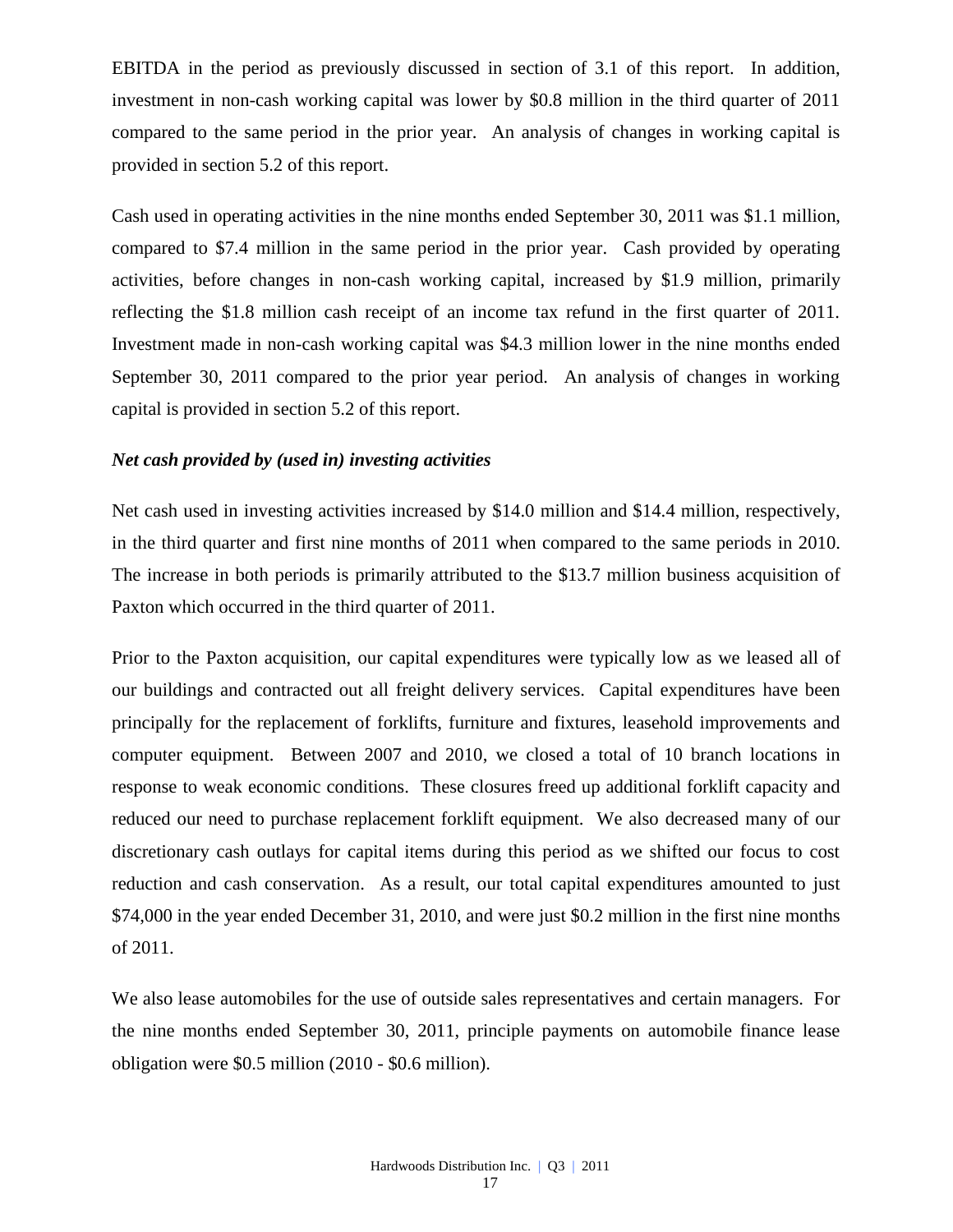Despite the reduced spending on capital expenditures, we believe we have made sufficient expenditures to sustain productive capacity of our business as it relates to our needs for property, plant and equipment.

Our acquisition of Paxton on September 19, 2011 will increase our future maintenance capital expenditure needs. Unlike other Hardwoods distribution operations, the Paxton business requires ongoing investment in moulders and other light remanufacturing equipment. Paxton also buys trailers and leases tractor units for use in delivery of product to customers, whereas other Hardwoods operations contract out this freight delivery service to third-party carriers. We anticipate that additional annual capital expenditure requirements of approximately \$0.5 million will be associated with maintaining the productive capacity of the Paxton business.

### *Net cash provided by financing activities*

Net cash provided by financing activities increased by \$12.8 million and \$8.7 million, respectively, in the third quarter and first nine months of 2011 when compared to the same periods in 2010. The increase in both periods is primarily attributed to increased bank indebtedness as we supported sales growth with higher working capital investment. We also increased borrowing to fund the Paxton acquisition.

### 5.2 Working Capital

Our business requires an ongoing investment in working capital, comprised of accounts receivable, inventory, and prepaid expenses, partially offset by provisions and short-term credit provided by suppliers in the form of accounts payable and accrued liabilities. Our investment in working capital fluctuates from quarter-to-quarter based on factors such as seasonal sales demand, strategic purchasing decisions taken by management, and the timing of collections from customers and payments made to our suppliers. Historically the first and fourth quarters are seasonally slower periods for construction activity and therefore demand for hardwood products decreases. As a result, sales and working capital requirements may be lower in these quarters. We had working capital of \$72.0 million at September 30, 2011, compared to \$57.2 of working capital at December 31, 2010.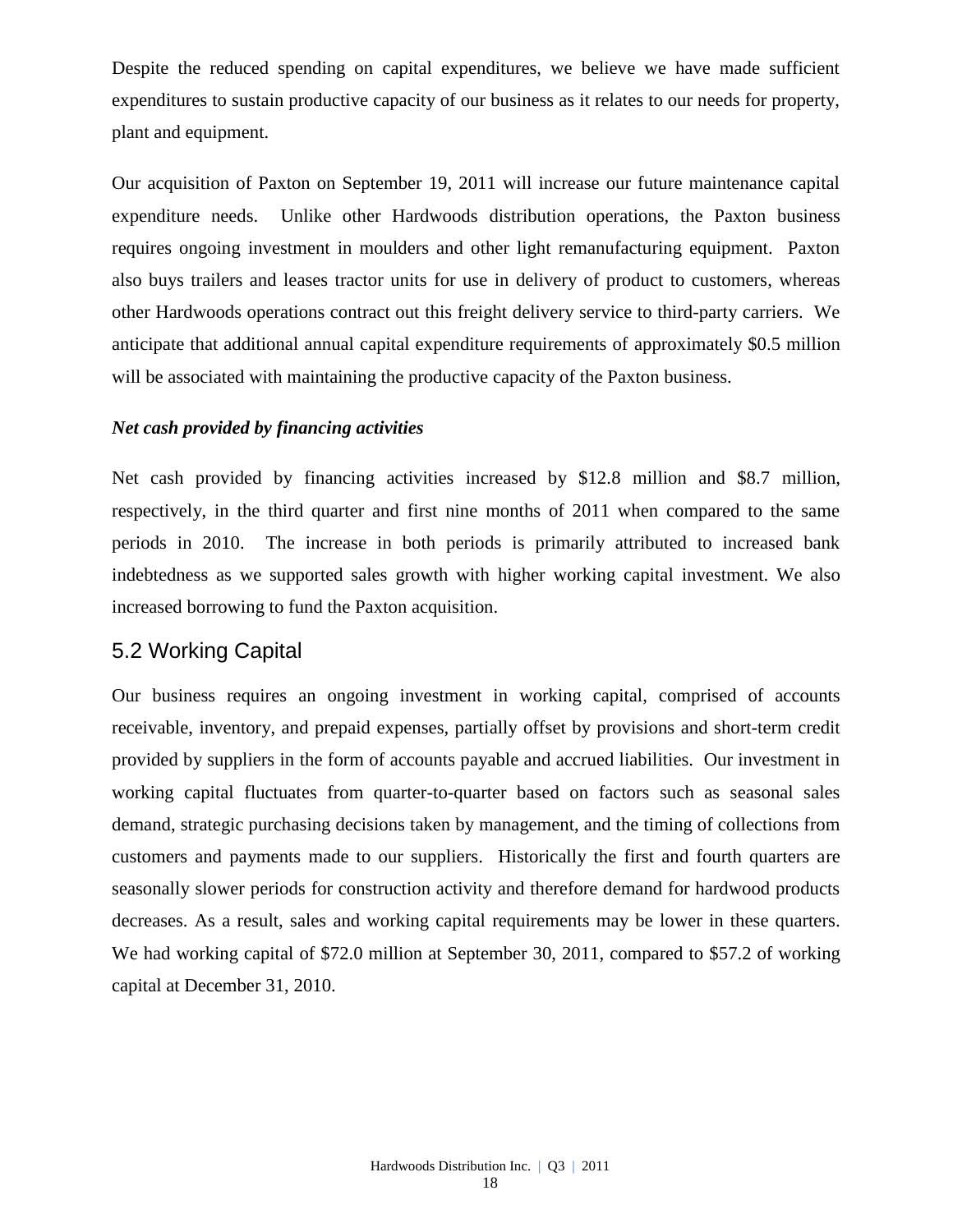A summary of changes in our non-cash operating working capital during the three and nine months ended September 30, 2011 and 2010 is provided below.

| (in thousands of Canadian dollars)             |    |                           |         |              |                                                         |
|------------------------------------------------|----|---------------------------|---------|--------------|---------------------------------------------------------|
|                                                |    | Three months Three months |         | Nine months  | Nine months                                             |
|                                                |    | ended                     | ended   | ended        | ended                                                   |
|                                                |    |                           |         |              | September 30, September 30, September 30, September 30, |
| Source (use) of funds                          |    | 2011                      | 2010    | 2011         | 2010                                                    |
|                                                |    |                           |         |              |                                                         |
| Accounts receivable                            | \$ | 1.737S                    | 226 \$  | $(6,532)$ \$ | (6,009)                                                 |
| Inventory                                      |    | (4,377)                   | (1,620) | (6,079)      | (6,906)                                                 |
| Prepaid expenses                               |    | (244)                     | (30)    | (54)         | (41)                                                    |
| Provisions                                     |    | (32)                      | (95)    | (84)         | (284)                                                   |
| Accounts payable and accrued liabilities       |    | 1.816                     | (359)   | 4,490        | 693                                                     |
| Increase in non-cash operating working capital | S  | $(1,100)$ \$              | (1,878) | $(8,259)$ \$ | (12, 547)                                               |

## 5.3 Revolving Credit Facilities and Debt Management Strategy

| (in thousands of Canadian dollars)                                                                  |                           |              |                                                                  |                   |
|-----------------------------------------------------------------------------------------------------|---------------------------|--------------|------------------------------------------------------------------|-------------------|
|                                                                                                     | Three months Three months |              | Nine months                                                      | Nine months       |
|                                                                                                     | ended                     | ended        | ended<br>September 30, September 30, September 30, September 30, | ended             |
| Source (use) of funds                                                                               | 2011                      | 2010         | 2011                                                             | 2010              |
|                                                                                                     |                           |              |                                                                  |                   |
| Accounts receivable                                                                                 | \$<br>$1,737$ \$          | 226 \$       | $(6,532)$ \$                                                     | (6,009)           |
| Inventory                                                                                           | (4,377)                   | (1,620)      | (6,079)                                                          | (6,906)           |
| Prepaid expenses                                                                                    | (244)                     | (30)         | (54)                                                             | (41)              |
| Provisions                                                                                          | (32)                      | (95)         | (84)                                                             | (284)             |
| Accounts payable and accrued liabilities                                                            | 1,816                     | (359)        | 4,490                                                            | 693               |
| Increase in non-cash operating working capital                                                      | \$<br>$(1,100)$ \$        | $(1,878)$ \$ | $(8,259)$ \$                                                     | (12, 547)         |
| Continued compliance with financial covenants under our credit facilities is important to ensure    |                           |              |                                                                  |                   |
|                                                                                                     |                           |              |                                                                  |                   |
| that we have adequate financing available to meet our working capital requirements. The terms       |                           |              |                                                                  |                   |
|                                                                                                     |                           |              |                                                                  |                   |
| of our revolving credit facilities are addressed in section 5.3 of this report.                     |                           |              |                                                                  |                   |
|                                                                                                     |                           |              |                                                                  |                   |
| 5.3 Revolving Credit Facilities and Debt Management Strategy                                        |                           |              |                                                                  |                   |
|                                                                                                     |                           |              |                                                                  |                   |
|                                                                                                     |                           |              |                                                                  |                   |
| Selected Unaudited Consolidated Financial Information (in thousands of dollars)                     |                           |              |                                                                  |                   |
|                                                                                                     |                           | As at        |                                                                  | As at             |
|                                                                                                     | September 30, 2011        |              |                                                                  | December 31, 2010 |
|                                                                                                     |                           |              |                                                                  |                   |
| Cash and cash equivalents                                                                           | \$                        | (326)        | \$                                                               | (43)              |
| Bank indebtedness                                                                                   |                           | 23,373       |                                                                  | 6,745             |
| Net Debt                                                                                            | $\mathbb{S}$              | 23,047       | \$                                                               | 6,702             |
| Shareholders' equity/Unitholders' deficit                                                           |                           | 73,408       |                                                                  | (83, 557)         |
| Fund unit liability                                                                                 |                           |              |                                                                  | 144,366           |
| <b>Total Capitalization</b>                                                                         | \$                        | 96,455       | \$                                                               | 67,511            |
| Net debt to total capitalization                                                                    |                           | 23.9%        |                                                                  | 9.9%              |
|                                                                                                     |                           |              |                                                                  |                   |
|                                                                                                     |                           |              |                                                                  |                   |
| The Company considers its capital to be bank indebtedness (net of cash), shareholder's equity,      |                           |              |                                                                  |                   |
| and, prior to conversion of the Fund to a corporation, the Fund unit liability. As shown above,     |                           |              |                                                                  |                   |
|                                                                                                     |                           |              |                                                                  |                   |
| our net debt balance increased by \$16.3 million to \$23.0 million at September 30, 2011, from      |                           |              |                                                                  |                   |
| \$6.7 million at December 31, 2010. This increase in net debt primarily reflects the use of our     |                           |              |                                                                  |                   |
|                                                                                                     |                           |              |                                                                  |                   |
| bank lines to finance the \$13.7 million acquisition of Paxton, as well as additional investment in |                           |              |                                                                  |                   |
| working capital to support our higher sales. Overall net debt compared to total capitalization      |                           |              |                                                                  |                   |
|                                                                                                     |                           |              |                                                                  |                   |
| stood at 23.9% as of September 30, 2011, compared to 9.9% at December 31, 2010.                     |                           |              |                                                                  |                   |
| We have independent credit facilities in both Canada and the U.S. These facilities may be drawn     |                           |              |                                                                  |                   |
|                                                                                                     |                           |              |                                                                  |                   |
| down to meet short-term financing requirements such as fluctuations in non-cash working             |                           |              |                                                                  |                   |
| capital, and in the case of the Canadian credit facility, to also make capital contributions to our |                           |              |                                                                  |                   |
|                                                                                                     |                           |              |                                                                  |                   |
| US operating subsidiary. The amount made available under our Canadian and US revolving              |                           |              |                                                                  |                   |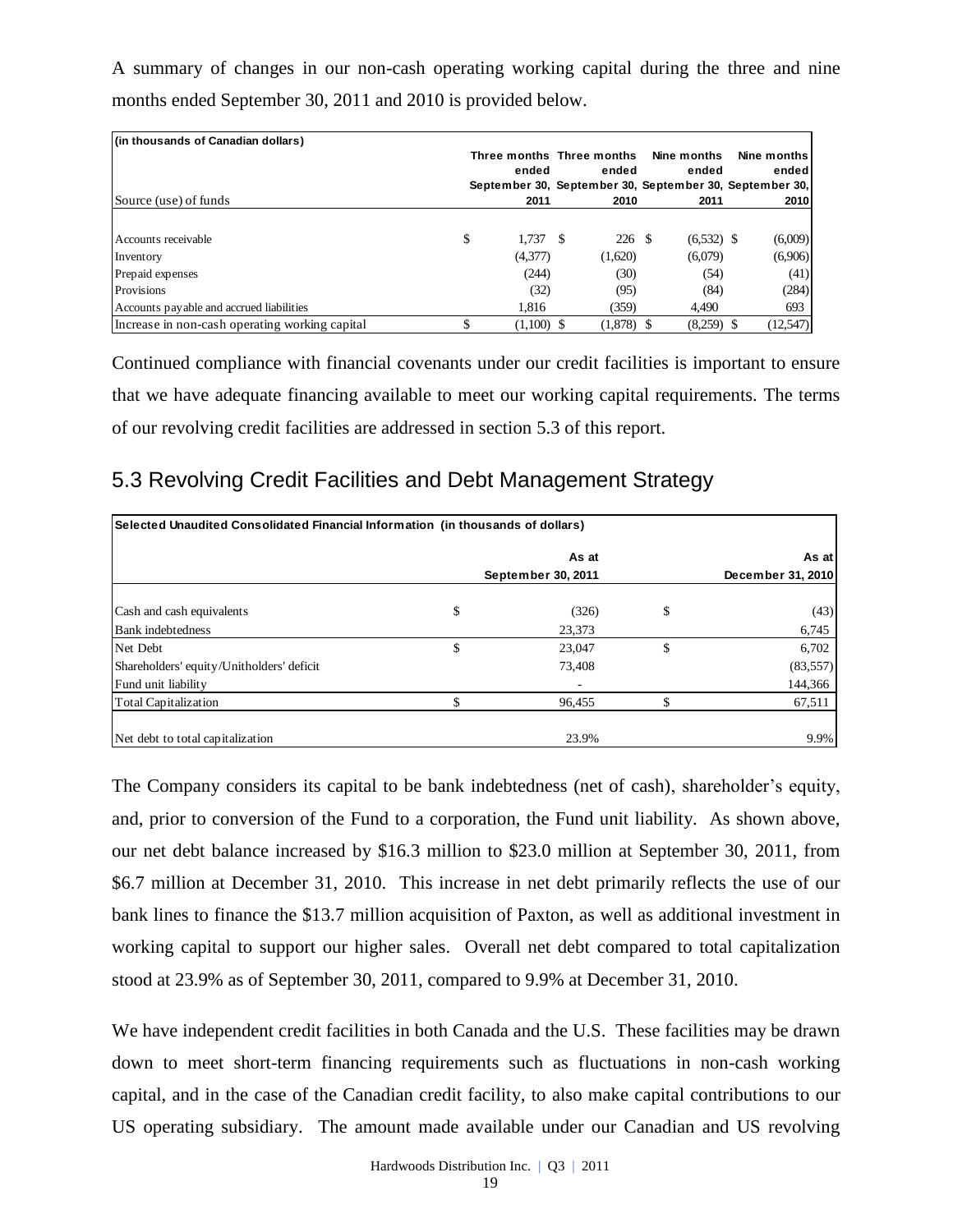credit facilities is, from time-to-time, limited to the extent of the value of certain accounts receivable and inventories held by subsidiaries of the Company. Credit facilities also require ongoing compliance with certain credit ratios. A summary of our credit facilities at September 30, 2011 is provided in the following table. In the third quarter of 2011 we amended our US credit facility to increase the maximum borrowings available under the credit facility, from US\$25 million to US\$30 million. The size of the US credit facility was increased in order to provide us with additional flexibility to borrow against the value of collateral arising from the Paxton acquisition.

| Selected Unaudited Consolidated Financial Information (in thousands of dollars) |                                    |                                                                |
|---------------------------------------------------------------------------------|------------------------------------|----------------------------------------------------------------|
|                                                                                 | <b>Canadian Credit</b><br>Facility | <b>US Credit</b><br>Facility                                   |
| Maximum borrowings under credit facility                                        | \$15 million                       | \$31.4 million (US\$30 million)                                |
| Credit facility expiry date                                                     | August 7, 2012                     | May 26, 2015                                                   |
| Available to borrow                                                             | \$14.3 million                     | $$30.9$ million (US\$ 29.5 million)                            |
| Credit facility borrowings                                                      | \$5.6 million                      | 17.1 million (US\$ 16.3 million)                               |
| Unused credit facility available                                                | \$ 8.7 million                     | \$13.8 million (US\$13.2 million)                              |
| Financial covenants:                                                            |                                    |                                                                |
| a. (EBITDA - Cash Taxes - Capital Expenditures) / Interest <sup>(1)</sup>       |                                    |                                                                |
| Covenant minimum                                                                | 1.1                                |                                                                |
| Covenant actual                                                                 | 11.4                               |                                                                |
| b. Fixed charge coverage ratio of 1.0 to 1                                      |                                    | Covenant does not apply when                                   |
| (EBITDA less cash taxes less captial expenditure,                               |                                    | the unused credit facility available                           |
| divided by interest plus distributions)                                         |                                    | exceeds US\$2.5 million, which it<br>did at September 30, 2011 |

**<sup>1</sup>** EBITDA and Interest calculated on a trailing twelve month basis in accordance with the terms of the Canadian credit facility.

The terms of the agreements with our lenders provide that dividends cannot be made to our shareholders in the event that our subsidiaries are not compliant with their financial covenants. As shown in the preceding table, our operating subsidiaries were compliant with all required credit ratios as at September 30, 2011. Accordingly there were no restrictions on dividends arising from non-compliance with financial covenants.

Hardwoods Distribution Inc. | Q3 | 2011 Our debt management strategy is to roll and renew (as opposed to repay and retire) our revolving credit facilities in Canada and the US when they expire in August 2012 and May 2015, respectively. We do not intend to restrict future dividends in order to fully extinguish our bank debt obligations upon their maturity. The amount of bank debt that will actually be drawn on our available revolving credit facilities will depend upon the seasonal and cyclical needs of the business, and the cash generating capacity of the Company going forward. When making future dividend decisions, we will consider the amount of financial leverage, and therefore bank debt,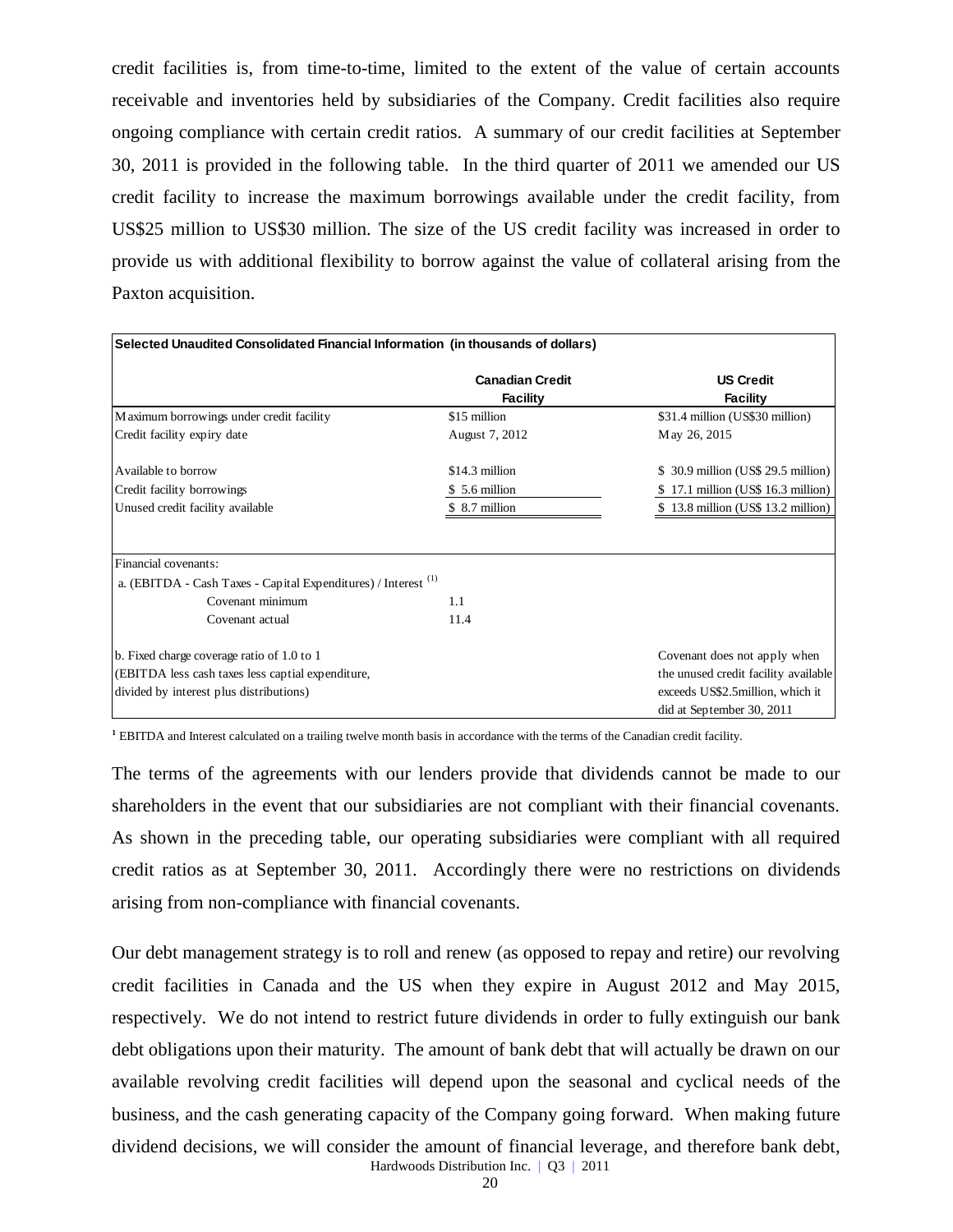we believe is appropriate given existing and expected market conditions and available business opportunities. We do not target a specific financial leverage amount. We believe our current credit facilities are sufficient to finance our working capital needs and market expansion strategy.

## 5.4 Contractual Obligations

The table below sets forth our contractual obligations as at September 30, 2011. These obligations relate to leases on various premises and automobiles, and become due in the fiscal years indicated.

| (in thousands of Canadian dollars) |       |       |   |       |             |   |       |                        |
|------------------------------------|-------|-------|---|-------|-------------|---|-------|------------------------|
| Total                              | 2011  | 2012  |   | 2013  | 2014        |   | 2015  | 2016 and<br>thereafter |
|                                    |       |       |   |       |             |   |       |                        |
| 20.313                             | 1.585 | 6.092 | S | 4.983 | \$<br>4.021 | S | 2.536 | 1.096                  |

## 5.5 Off-Balance Sheet Arrangements

The Company has no off-balance sheet arrangements.

## 5.6 Financial Instruments

Financial assets include cash and cash equivalents, which are measured at fair value, current and long-term receivables and income taxes recoverable which are measured at amortized cost. Financial liabilities include bank indebtedness and accounts payable and accrued liabilities which are measured at amortized cost. The carrying values of the Company's cash and cash equivalents, accounts receivable, income taxes recoverable, accounts payable and accrued liabilities approximate their fair values due to the relatively short period to maturity of the instruments. The fair value of long-term receivables is not expected to differ materially from carrying value. The carrying values of the credit facilities approximate their fair values due to the existence of floating market based interest rates. Combination of Company and Company has the restricted and the restricted and the restricted and the foregoing. The restricted and the restricted and the foregoing. The restricted and the foregoing. The company is so of the

### 5.7 Share Data

As at November 7, 2011 the Company had 15,970,513 common shares issued and outstanding. In addition at November 7, 2011 the Company has outstanding 104,856 performance shares and 333,613 restricted shares under the terms of its long term incentive plan. The performance and restricted shares can be settled in common shares of the Company issued from treasury, shares purchased by the Company in the market, or in an amount of cash equal to the fair value of the

Hardwoods Distribution Inc. | Q3 | 2011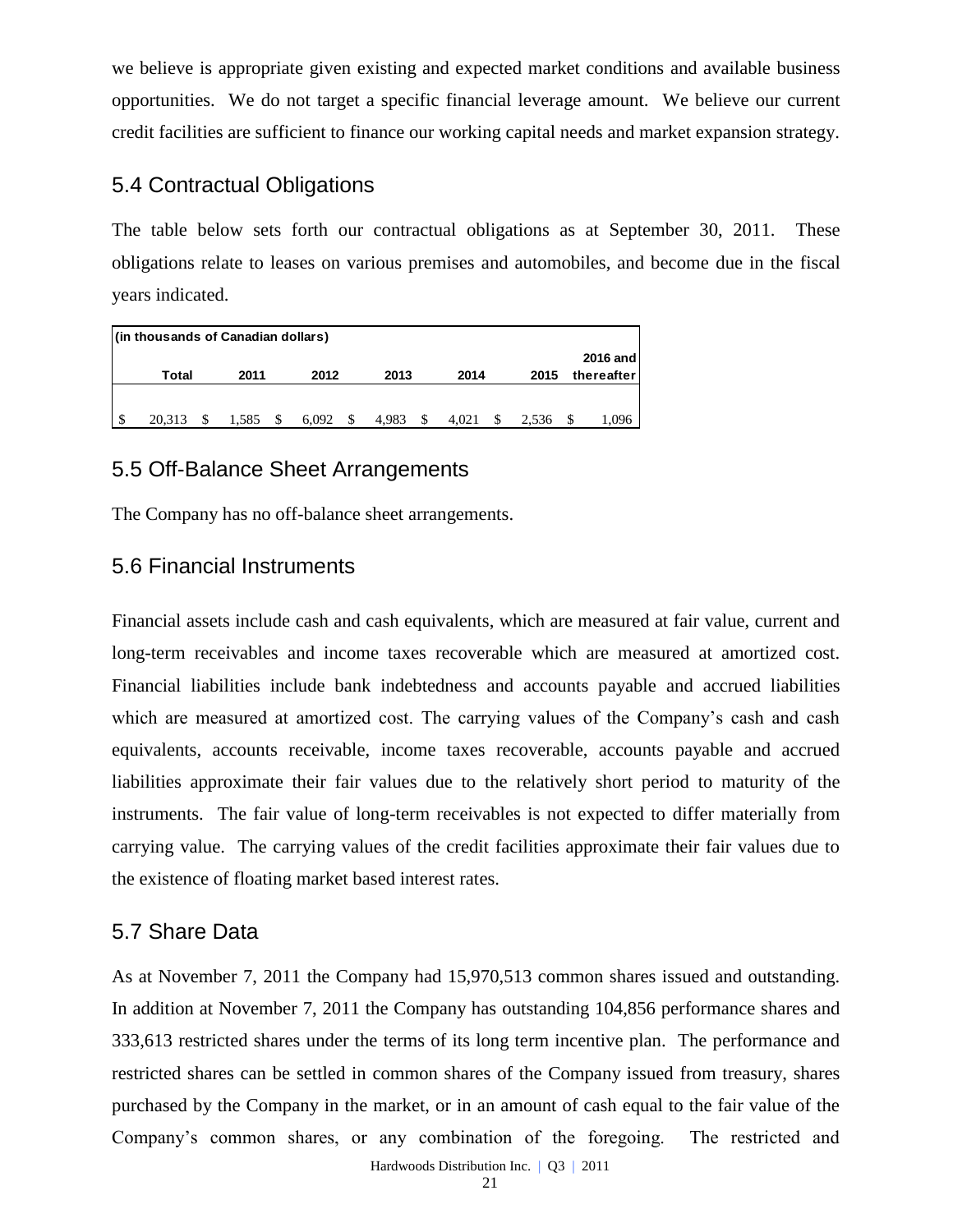performance shares vest over periods of up to three years and the Company intends to issue common shares from treasury to settle these obligations as they vest.

### 5.8 Dividends

In the third quarter of 2011 the Company declared a quarterly dividend of \$0.02 per share, which was paid on October 31, 2011 to shareholders of record as at October 20, 2011. On November 7, 2011 the Company declared a quarterly dividend of \$0.02 per share, payable on January 31, 2012 to shareholders of record as at January 20, 2012.

## **6.0 Related Party Transactions**

Related parties refers to affiliates of the previous owners of the Business who retained up until July 1, 2011, a 20% interest in Hardwoods through ownership of Class B Hardwoods LP units and Class B Hardwoods USLP units, respectively, and who subsequent to July 1, 2011 retain an interest in the Company's common shares and who continue to have representation on the Company's board of directors. For the three months ended September 30, 2011, sales of \$0.1 million were made to related parties, and the subsidiaries of the Fund purchased \$6,000 from related parties. For the nine months ended September 30, 2011, sales of \$0.1 million were made to related parties, and the subsidiaries of the Fund purchased \$0.1 million from related parties. These sales and purchases took place at prevailing market prices.

# **7.0 Critical Accounting Estimates & Adoption of Changes in Accounting Policies**

## 7.1 Critical Accounting Estimates

The preparation of financial statements in accordance with IFRS requires that we make estimates and assumptions that can have a material impact on our results of operations as reported on a periodic basis. We base our estimates and assumptions on past experience and other factors that are deemed reasonable under the circumstances. Actual results could differ from these estimates. The critical estimates used in preparing our financial statements are:

*Accounts Receivable Provision*: Due to the nature of our business and the credit terms we provide to our customers, we anticipate that a certain portion of required customer payments will not be made, and we maintain an allowance for these doubtful accounts. The allowance is based on our estimate of the potential of recovering our accounts receivable, and incorporates current and expected collection trends.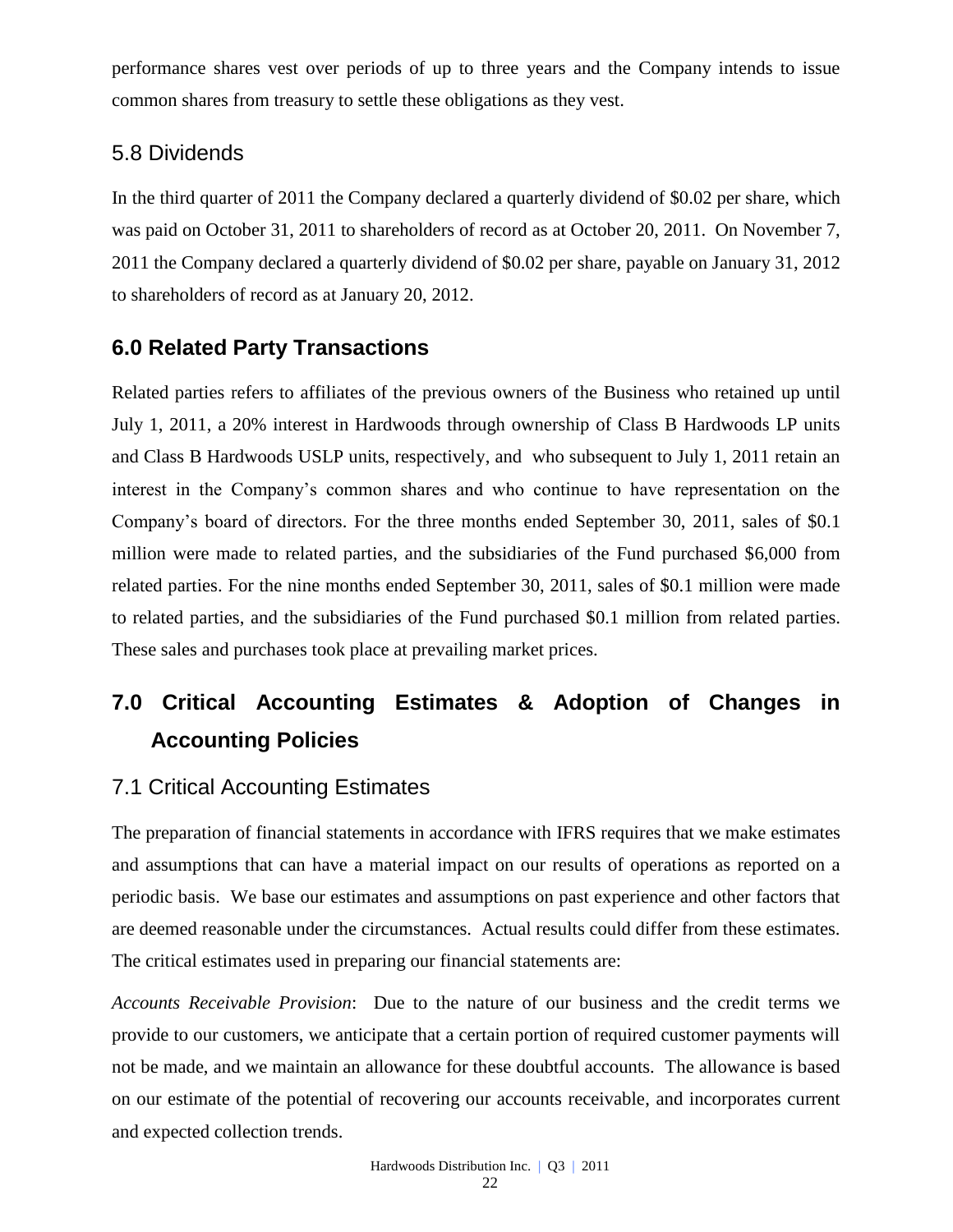*Valuation of Inventories:* We anticipate that the net realizable value of our inventory could be affected by market shifts or damage to our products. Our inventory is valued at the lower of cost and net realizable value.

*Deferred income Taxes:* We are required to make estimates and assumptions regarding future business results, as well as the amount and timing of certain future discretionary tax deductions available to us. These estimates and assumptions can have a material impact upon the amount of deferred income tax assets and liabilities that we recognize.

*Fair Value of Non-Controlling Interest:* Prior to conversion of the Fund to a corporation, we were required to estimate the fair value of the non-controlling interest liability at each reporting date. Estimating the value of the non-controlling interest required significant judgment, and we considered, amongst other things, the value of Fund Units as traded on the Toronto Stock Exchange, and the relative economic interests of non-controlling interests compared with Fund Units, including the terms of the subordination arrangements that were in place with the noncontrolling interest. As the changes in fair value determined at each reporting date were recorded in profit or loss for the period, our estimates of fair value may have a material impact upon the Fund's reported profit or loss.

*Allocation of Purchase Price related to the Acquisition of Paxton:* The acquisition of Paxton is accounted for as a business combination, which requires the consideration paid to be allocated to the identifiable assets acquired at their relative fair values. The assumptions made in determining the fair value of the assets acquired may impact the allocation of the purchase price in the financial statements.

## 7.2 Adoption of New Accounting Standards

Effective January 1, 2011 Canadian publicly listed entities were required to prepare their financial statements in accordance with IFRS. Due to the requirement to present comparative financial information, the effective transition date is January 1, 2010. The three-month period ended March 31, 2011 was the Fund's first reporting period under IFRS. Full disclosure of our accounting policies in accordance with IFRS can be found in Notes 2 and 3 to those financial statements. Those financial statements also include reconciliations of the previously disclosed comparative periods financial statements prepared in accordance with Canadian generally accepted accounting principles to IFRS as set out in Note 20 to those financial statements.

Hardwoods Distribution Inc. | Q3 | 2011 We note that the standard-setting bodies that determine IFRS have significant ongoing projects that could impact the IFRS accounting policies that we have selected. The impact of any new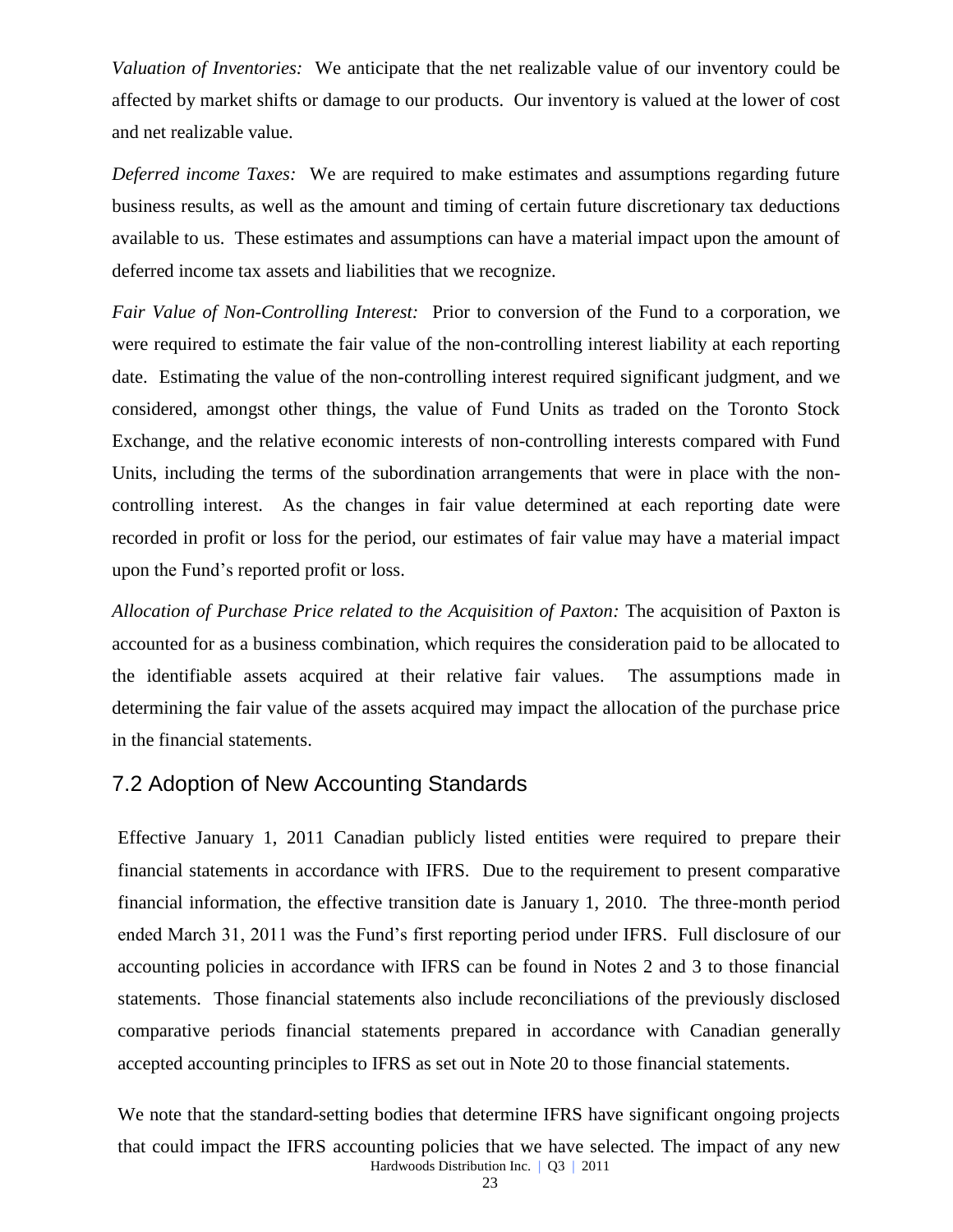IFRS standards or interpretations will be evaluated as they are drafted and published. New standards and interpretations that have been identified but have yet to be adopted are:

#### *IFRS 9 - Financial Instruments*

In November 2009, the IASB issued IFRS 9 - *Financial Instruments*, which is the first step in its project to replace IAS 39 - *Financial Instruments: Recognition and Measurement*. IFRS 9 establishes the measurement and classification of financial assets. Under IFRS 9, financial assets are measured either at fair value through earnings or at amortized cost if certain conditions are met. The effective date of this standard is January 1, 2013, but early adoption is permitted. We will apply this standard to our financial statements beginning on January 1, 2013. We are currently evaluating the impact of IFRS 9 on our financial statements.

### *IFRS 10 – Consolidated Financial Statements*

In May 2011, the IASB issued IFRS 10 – *Consolidated Financial Statements*. The objective of IFRS 10 is to establish principles for the presentation and preparation of consolidated financial statements when an entity controls one or more other entities. The effective date of this standard is January 1, 2013, but early adoption is permitted. We will apply this standard to our financial statements beginning on January 1, 2013. The adoption of IFRS 10 is not expected to have a significant impact on our consolidated financial statements.

### *IFRS 12 – Disclosure of Interests in Other Entities*

In May 2011, the IASB issued IFRS 12 – *Disclosure of Interests in Other Entities*. The objective of IFRS 12 is to require the disclosure of information that enables users of financial statements to evaluate the nature of, and risks associated with, its interests in other entities and the effects of those interests on its financial position, financial performance and cash flows. The effective date of this standard is January 1, 2013, but early adoption is permitted. We will apply this standard to our financial statements beginning on January 1, 2013. The Company is currently evaluating the impact of IFRS 12 on its financial statements.

### *IFRS 13 – Fair Value Measurement*

In May 2011, the IASB issued IFRS 13 – *Fair Value Measurement*. The objective of IFRS 13 is to define fair value, set out in a single IFRS framework for measuring fair value, and establish disclosure requirements regarding fair value measurements. The effective date of this standard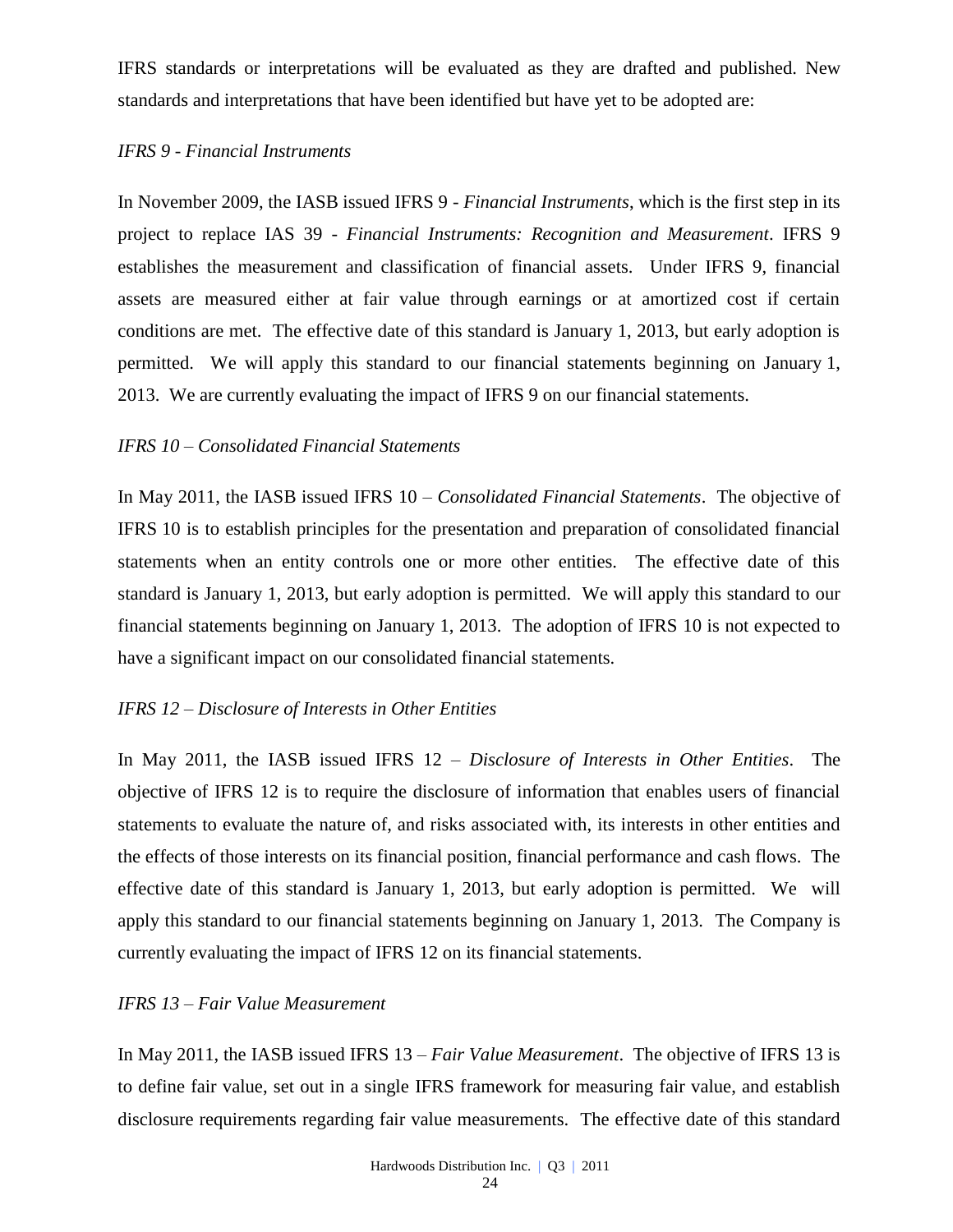is January 1, 2013, but early adoption is permitted. We will apply this standard to our financial statements beginning on January 1, 2013. The Company is currently evaluating the impact of IFRS 13 on its financial statements.

## **8.0 Risks and Uncertainties**

.

We are exposed to a number of risks and uncertainties in the normal course of business that could have a negative effect on our financial condition or results of operations. We identified significant risks that we were aware of in our Annual Information Form dated March 24, 2010, and in our Information Circular and Proxy Statement dated April 15, 2011 relating to the proposed plan of arrangement to convert the Fund to a corporate structure. Our Annual Information Form is available to readers at [www.sedar.com.](http://www.sedar.com/) In addition, the acquisition of Paxton on September 19, 2011 exposed the Company to additional acquisition and integration risks that could have a negative effect on our financial condition or results of operations.

## **9.0 Internal Control over Financial Reporting**

Our management is responsible for establishing and maintaining adequate disclosure controls and procedures ("DC&P") and internal control over financial reporting ("ICFR"). Any systems of DC&P and ICFR, no matter how well designed, have inherent limitations. Therefore, even those systems determined to be effective can provide only reasonable assurance with respect to information required to be disclosed and financial statement preparation and presentation.

Our management has limited the scope of its design of DC&P and ICFR to exclude controls, policies and procedures of Paxton, which we acquired on September 19, 2011. For the quarter ended September 30, 2011, Paxton accounted for \$2.1 million of our consolidated revenues. There was no material impact on our income before discontinued operations and extraordinary items or our net income in the period arising from the Paxton acquisition, as earnings from Paxton were substantially offset by transactions costs associated with completing the acquisition. As at September 30, 2011, Paxton accounted for \$10.6 million of our current assets, \$4.2 of our non-current assets, \$1.1 of our current liabilities and nil of our non-current liabilities.

There have been no changes in our ICFR during the quarter ended September 30, 2011 that have materially affected, or are reasonably likely to materially affect, our ICFR.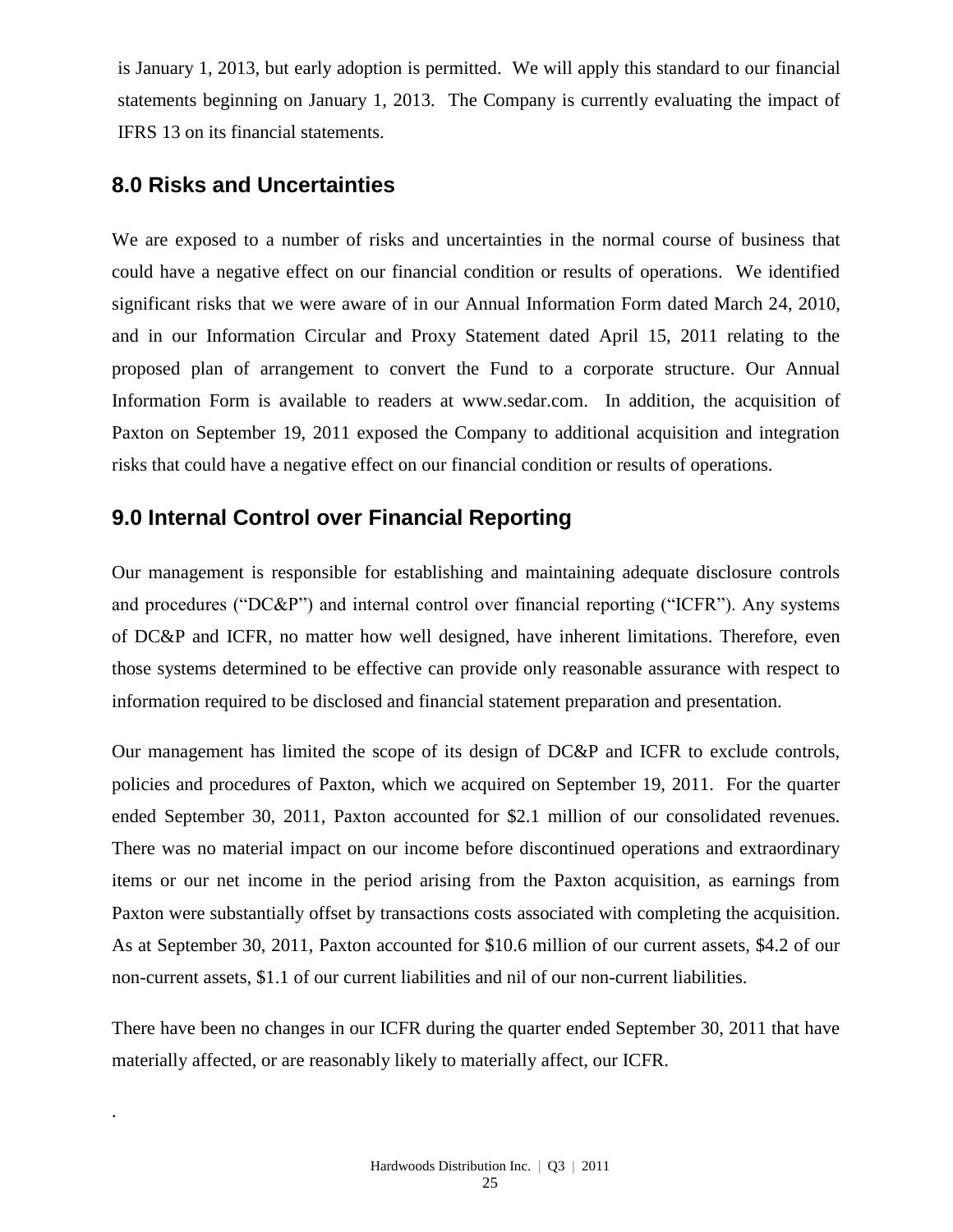## **10.0 Note Regarding Forward Looking Information**

Certain statements in this MD&A contain forward-looking information within the meaning of applicable securities laws in Canada ("forward-looking information"). The words "anticipates", "believes", "budgets", "could", "estimates", "expects", "forecasts", "intends", "may", "might", "plans", "projects", "schedule", "should", "will", "would" and similar expressions are often intended to identify forward-looking information, although not all forward-looking information contains these identifying words.

The forward-looking information in this MD&A includes, but is not limited to: our belief that the Paxton acquisition is highly consistent with our market expansion strategy in that it provides an attractive entry point into new high-potential geographic markets, increases our access to commercial and institutional markets through Paxton's expertise in architectural millwork, and gains an expanded customer base for the Company's existing lines of high-quality import products; that the addition of Paxton is expected to add approximately \$45 million annually in profitable sales to our business; our belief that our balance sheet remains conservative even after making the Paxton acquisition; our intention to continue to rely on our market expansion strategy to achieve growth and enhance profits; that our operating expenses are expected to continue trending somewhat higher in 2011 as we implement our market expansion strategies, support increased sales activity and incorporate Paxton's business costs; that our priorities for the balance of the year will be to achieve a successful integration of our newly acquired Paxton operations, and to continue executing our business strategy while tightly managing the business; our perspective that current levels of housing and construction activity in North America are low relative to expected longer-term population and housing trends, and we believe that when a sustained economic recovery takes hold, prospects for our industry are attractive; our belief that the acquisition of Paxton will increase our future maintenance capital expenditure needs, and that additional annual capital expenditure requirements of approximately \$0.5 million will be associated with maintaining the productive capacity of the Paxton business; that our debt management strategy is to roll and renew (as opposed to repay and retire) our revolving credit facilities in Canada and the US when they expire in August 2012 and May 2015, respectively; that we do not intend to restrict future dividends in order to fully extinguish our bank debt obligations upon their maturity; that the amount of bank debt that will actually be drawn on our available revolving credit facilities will depend upon the seasonal and cyclical needs of the business, and the cash generating capacity of HDI going forward; that when making future dividend decisions for HDI, we will consider the amount of financial leverage, and therefore

Hardwoods Distribution Inc. | Q3 | 2011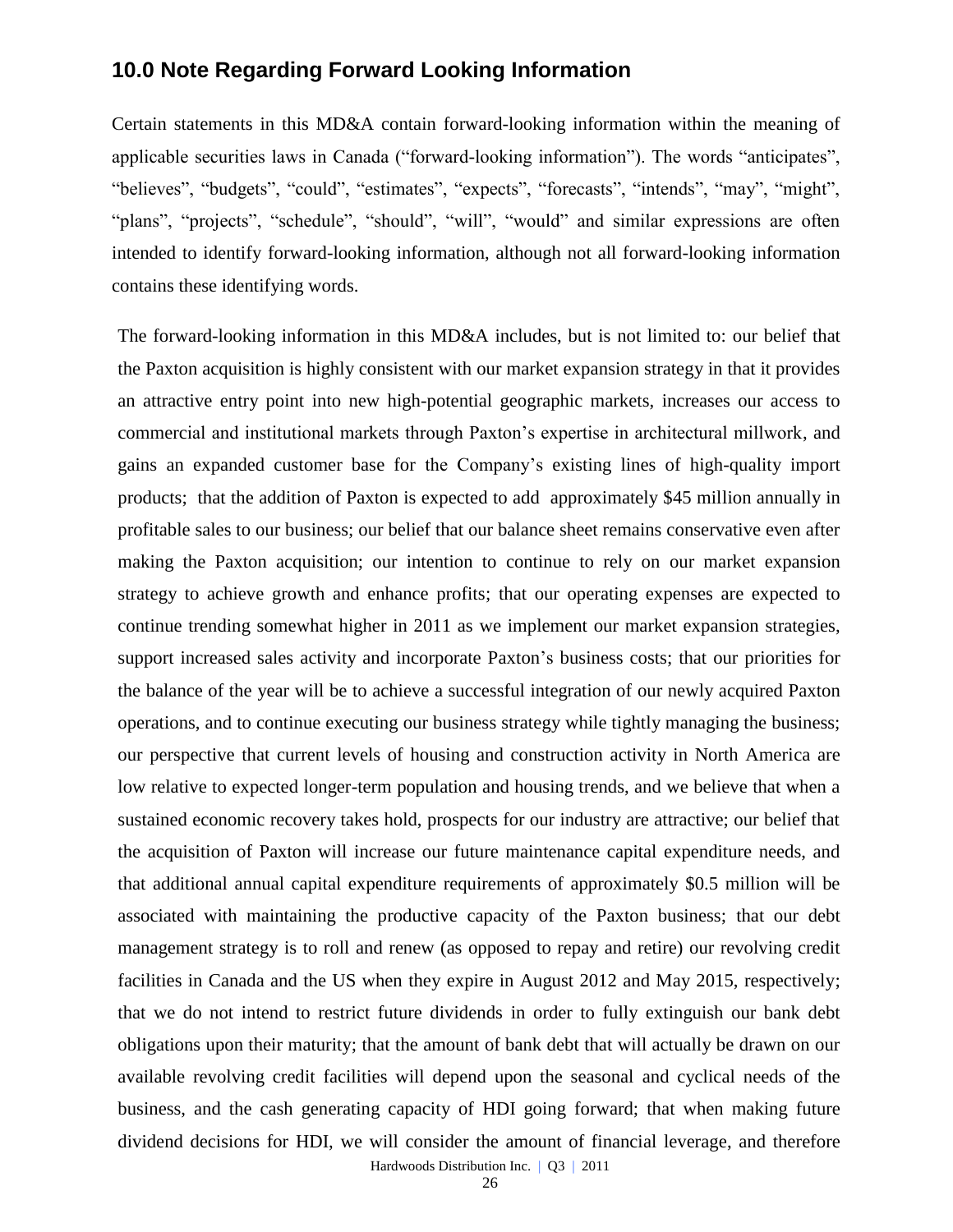bank debt, we believe is appropriate given existing and expected market conditions and available business opportunities; that we do not target a specific financial leverage amount; and that we believe our current credit facilities are sufficient to finance our working capital needs and market expansion strategy..

The forecasts and projections that make up the forward-looking information are based on assumptions which include, but are not limited to: there are no material exchange rate fluctuations between the Canadian and US dollar that affect our performance; the general state of the economy does not worsen; we do not lose any key personnel; there are no decreases in the supply of, demand for, or market values of hardwood lumber or sheet goods that harm our business; we do not incur material losses related to credit provided to our customers; our products are not subjected to negative trade outcomes; we are able to sustain our level of sales and EBITDA margins; we are able to grow our business long term and to manage our growth; there is no new competition in our markets that leads to reduced revenues and profitability; we do not become subject to more stringent regulations; importation of products manufactured with hardwood lumber or sheet goods does not increase and replace products manufactured in North America; our management information systems upon which we are dependent are not impaired; our insurance is sufficient to cover losses that may occur as a result of our operations; and, the financial condition and results of operations of our business upon which we are dependent is not impaired.

The forward-looking information is subject to risks, uncertainties and other factors that could cause actual results to differ materially from historical results or results anticipated by the forward-looking information. The factors which could cause results to differ from current expectations include, but are not limited to: exchange rate fluctuations between the Canadian and US dollar could affect our performance; our results are dependent upon the general state of the economy; we depend on key personnel, the loss of which could harm our business; decreases in the supply of, demand for, or market values of hardwood lumber or sheet goods could harm our business; we may incur losses related to credit provided to our customers; our products may be subject to negative trade outcomes; we may not be able to sustain our level of sales or EBITDA margins; we may be unable to grow our business long term to manage any growth; competition in our markets may lead to reduced revenues and profitability; we may become subject to more stringent regulations; importation of products manufactured with hardwood lumber or sheet goods may increase, and replace products manufactured in North America; we are dependent upon our management information systems; our insurance may be insufficient to